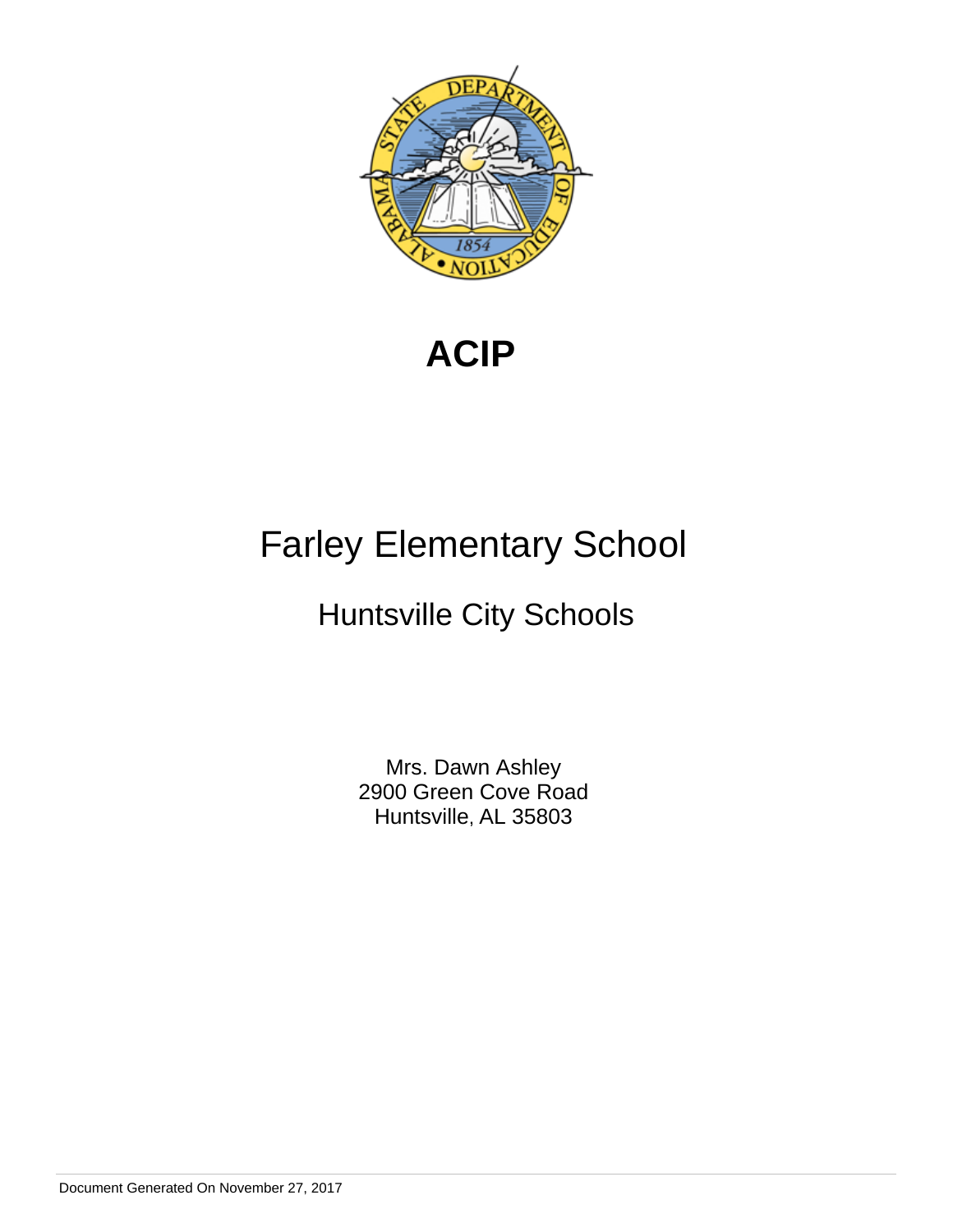# **TABLE OF CONTENTS**

# **Executive Summary**

# **Improvement Plan Stakeholder Involvement**

# **Student Performance Diagnostic**

# **2017-2018 ACIP Assurances**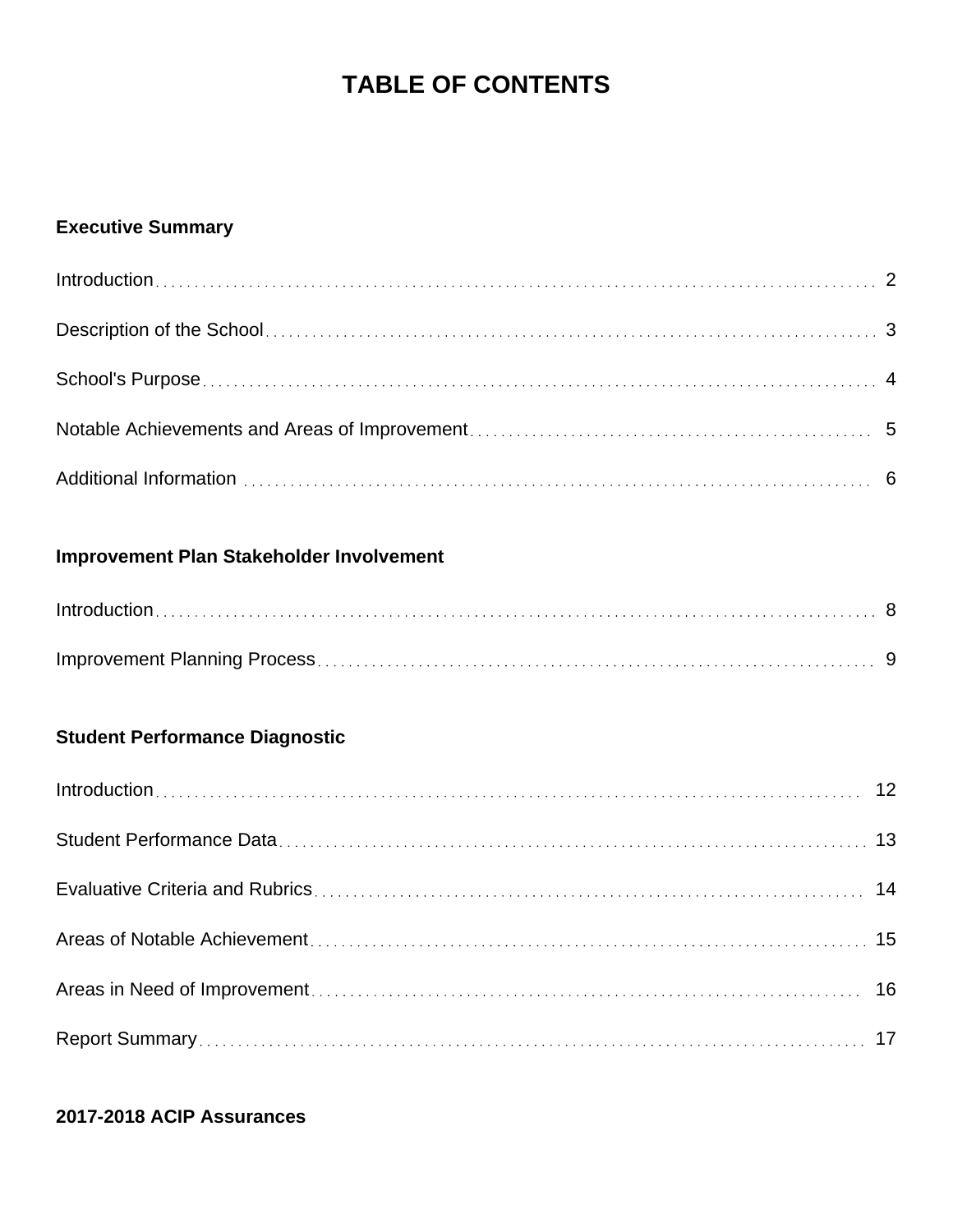# **2017\_2018 ACIP and Technology Goals**

| Goal 1: Farley teachers will participate in local and global learning communities to explore creative applications of  |
|------------------------------------------------------------------------------------------------------------------------|
|                                                                                                                        |
| Goal 2: All educators and students will have tools to access a comprehensive viable infrastructure when and where they |
| need it.                                                                                                               |
|                                                                                                                        |
|                                                                                                                        |
|                                                                                                                        |
| Goal 6: To ensure that schools improve the school-to-home/home-to-school engagement, the Huntsville City Schools       |
|                                                                                                                        |
| Goal 7: 100% of English Learners will increase their English proficiency by equal intervals 35                         |
| Goal 8: Students will be able to interpret, gather, explain, transfer, and identify information from models to support |
|                                                                                                                        |
|                                                                                                                        |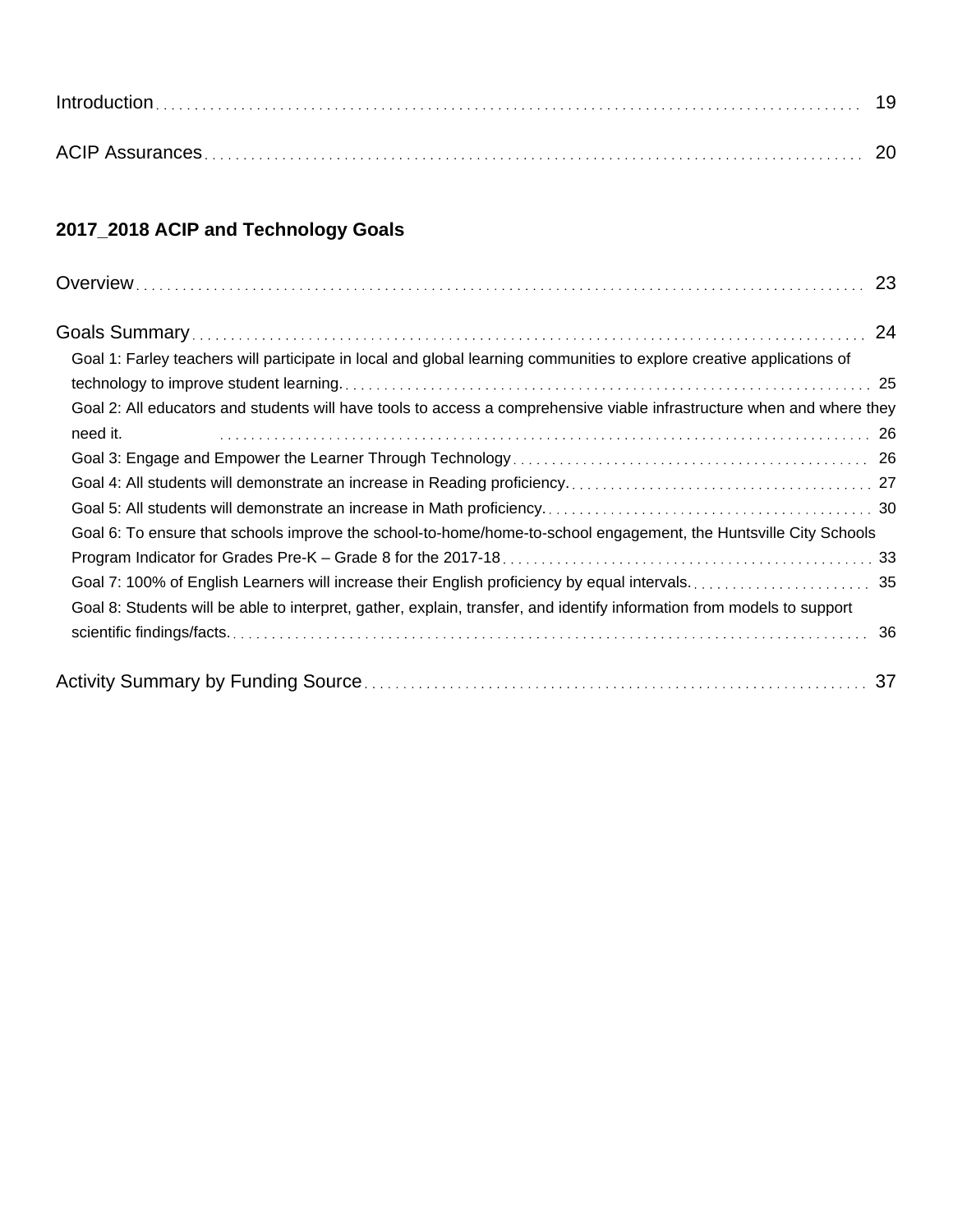# **Executive Summary**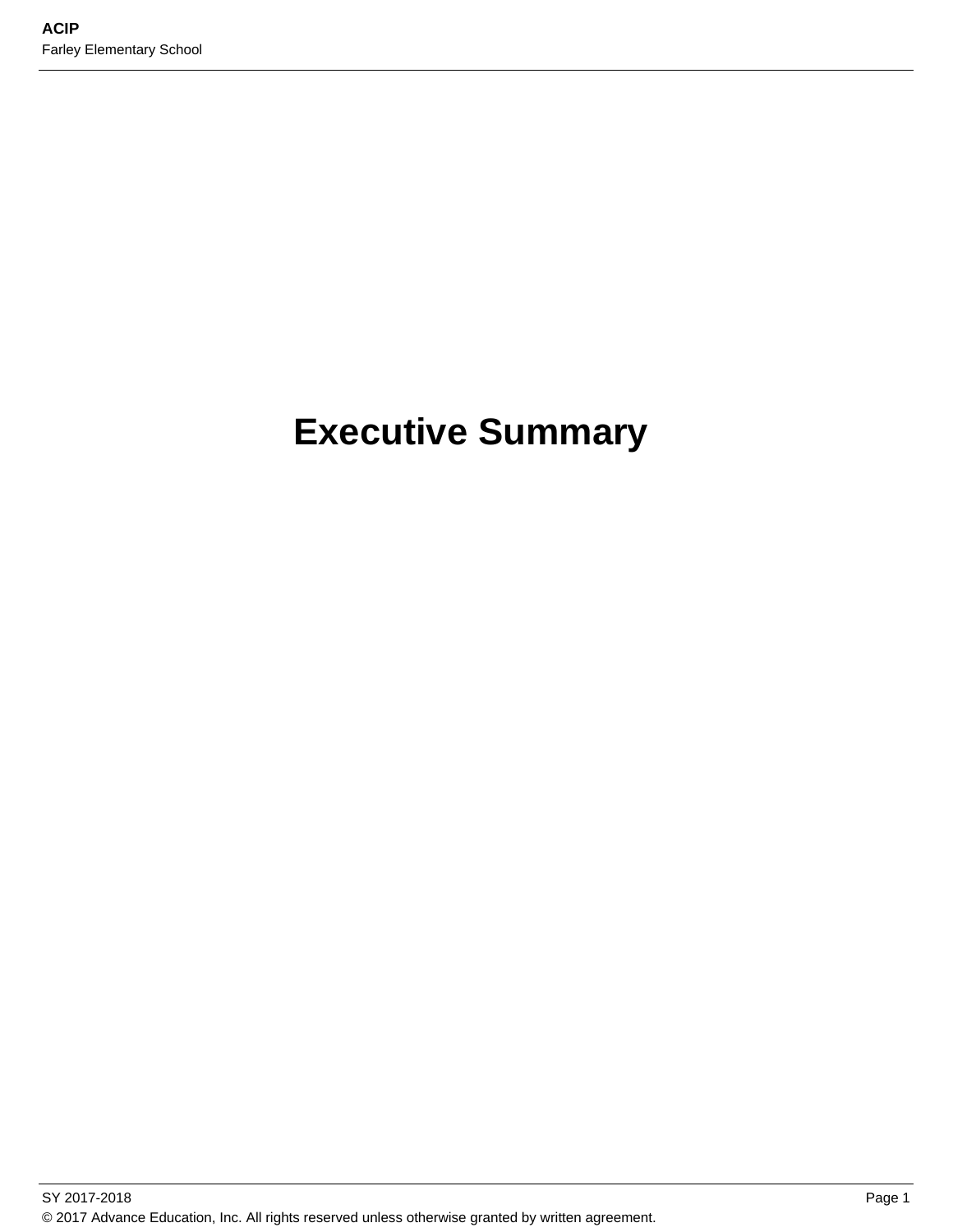## **Introduction**

Every school has its own story to tell. The context in which teaching and learning takes place influences the processes and procedures by which the school makes decisions around curriculum, instruction, and assessment. The context also impacts the way a school stays faithful to its vision. Many factors contribute to the overall narrative such as an identification of stakeholders, a description of stakeholder engagement, the trends and issues affecting the school, and the kinds of programs and services that a school implements to support student learning.

The purpose of the Executive Summary (ES) is to provide a school with an opportunity to describe in narrative form the strengths and challenges it encounters. By doing so, the public and members of the school community will have a more complete picture of how the school perceives itself and the process of self-reflection for continuous improvement. This summary is structured for the school to reflect on how it provides teaching and learning on a day to day basis.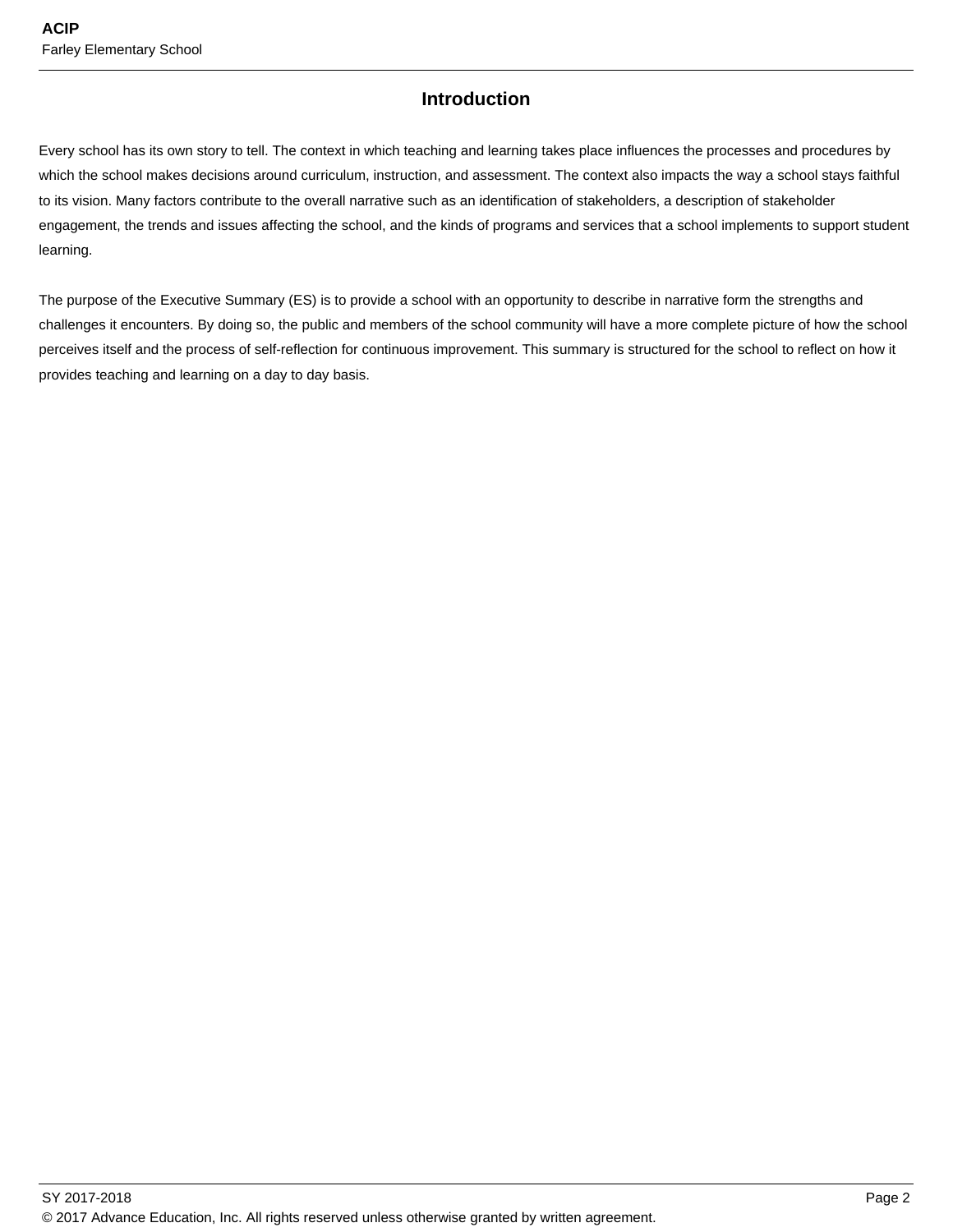## **Description of the School**

**Describe the school's size, community/communities, location, and changes it has experienced in the last three years. Include demographic information about the students, staff, and community at large. What unique features and challenges are associated with the community/communities the school serves?**

Farley Elementary School is located on South Memorial Parkway. We are the furthest elementary school in the Huntsville City Schools District. Our address is 2900 Green Cove Road. The demographics of our community are unique. There are houses in the area listed for as much a \$400,000.00 while there are also areas where the home income is less than \$20,000. Our children are transported to school primarily by their parents. We also have one community bus that transports several of our community children. The final group of students are bused into our school from the North end of town. These students are transfers based upon the No Child Left Behind Act. Farley accepts anywhere from 6-12 M to M transfers each year. In the past three years there has not been much change here at Farley. Our enrollment dropped several years ago as there was a rezoning of English Village which is a neighborhood in this area. Farley has 251 Caucasian students, 50 Blacks, 28 Asians, 4 American Indian/Alaskan Native, 27 Hispanic and 1 Multi Racial students. Our total enrollment at Farley Elementary School is 361. We have several students (50%) that qualify for free and/or reduced lunch status. However, this year, Farley is participating in the Community Eligibility Program which allows our total population to eat free lunch and breakfast daily. Along with these students we have one Community Action Headstart class that is housed in our building. Although this class is not directly tied to Huntsville City Schools, here at Farley every effort is made to incorporate this class into the normal routines of the day. We share our activities such as pictures, Fall Festival and PTA programs with the Headstart class. Our faculty is comprised of 18 classroom teachers ranging from Pre-Kindergarten to Fifth Grade. We also have a full time Guidance Counselor and a part-time Music and Art teacher that we share with other schools. We also have a Gifted teacher, Speech Pathologist, Physical Education, Collaborative teacher and an ELL specialist. There is one Secretary and one Clerical Assistant, one Computer Lab Technician, one full- time school nurse and one school Librarian. One Child Nutrition Program Manager with three full time workers in the lunchroom. We have three Instructional Assistants who are housed in our Collaborative classrooms and Physical Education Department. There is also a full-time day custodian and two-night custodians. Farley Elementary is fully supported by the surrounding community.

We are fortunate to have companies such as Dollar General, Home Depot, Chick-Fil-A, Hardees and Sam's make contributions to our school that include but are not limited to financial donations, school supplies, robotics tables, etc. Also, several churches in the greater Huntsville Community provide volunteer readers, mentors and items used during Fall festival and other events. These churches include Farley Community Church, Aldersgate Church, Center Grove United Methodist Church, First Missionary Baptist Church and Weatherly Baptist Church. Farley Community Church also partners with The Manna House and they provide fun packs for our students who are less fortunate on a weekly basis. These fun packs are delivered on Thursday and provide nutrition for students who might not have adequate nourishment throughout the weekend. The final unique activity in our school is a Boys & Girls Club connected to our school building. Farley is one of the few schools to have a club attached to their school. This allows us to collaborate with the club and gives our students the opportunity to get extra help, work in the computer lab and practice with the Math and Robotics teams. In addition, the club's director and the school collaborate in writing several grants that give us technological equipment and supplies. We communicate weekly about curriculum, events and important issues or concerns. Our goal is to have leaders in the fields of Science, Technology, Engineering and Math visit our school to share with the students' opportunities in these fields of study. To support this initiative, our Boys and Girls Club has received a \$15,000 STEM grant to establish an after-school STEM lab. We here at Farley feel very fortunate to have a club and have pledged to collaborate in all endeavors.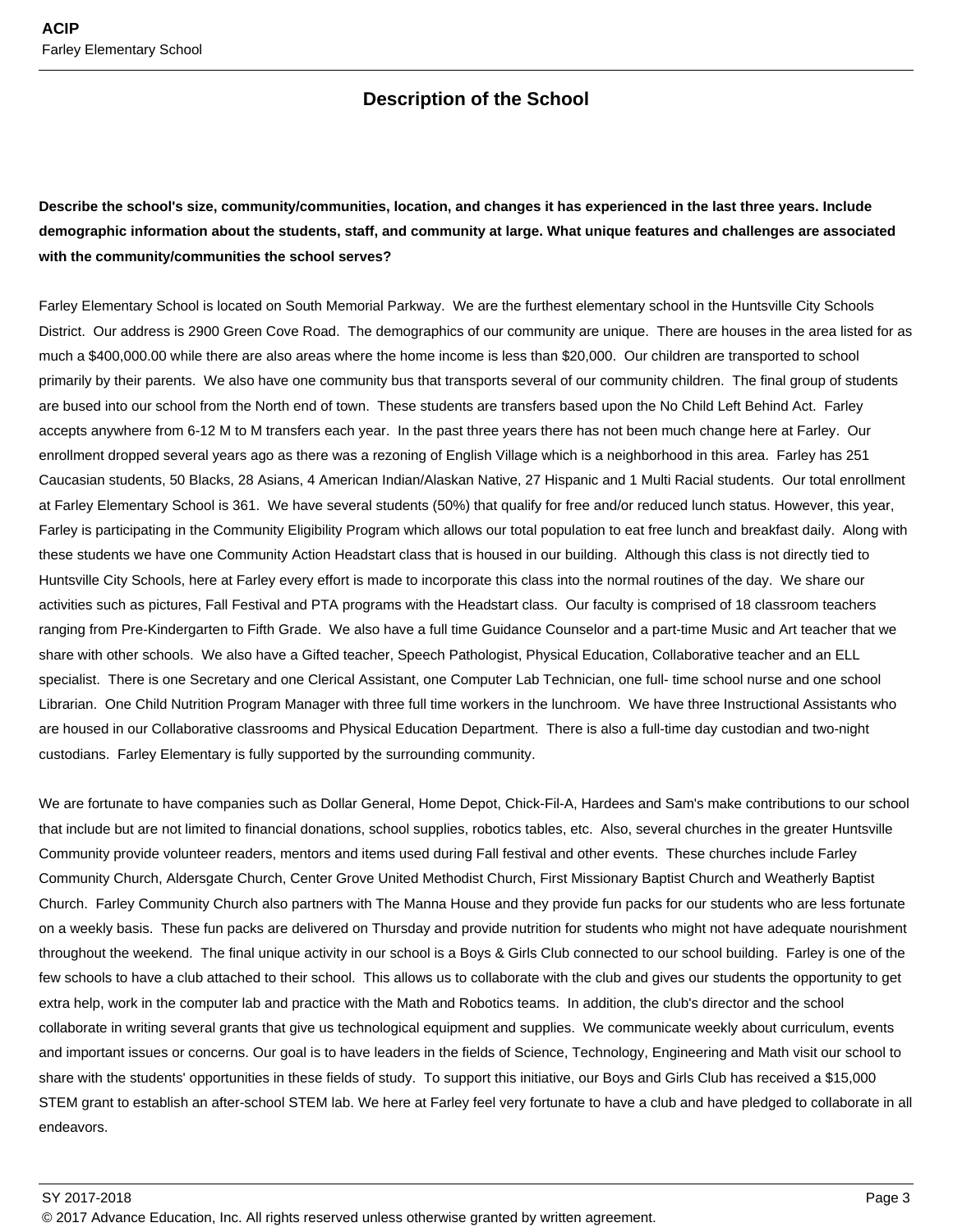## **School's Purpose**

## **Provide the school's purpose statement and ancillary content such as mission, vision, values, and/or beliefs. Describe how the school embodies its purpose through its program offerings and expectations for students.**

Our mission at Farley Elementary School is to provide the highest quality of education in a secure, positive, and challenging environment for all students. This is accomplished by an established effort between staff, school, parents, and the community. The faculty and staff met to establish belief statements for all stakeholders. These statements are: Farley Elementary School's mission is to academically and socially prepare our students for their future endeavors. The teachers will ensure that the students are capable of problem solving, critical thinking, communicating effectively and collaborating with others. S.O.A.R. expectations will prepare students to become productive and culturally responsive citizens. Students will be empowered to embrace challenge, find happiness and demonstrate pride through their achievements. The Community should have the expectation that the school is producing responsible and productive citizens for its viability. The community assists in this endeavor by providing financial support, volunteering, serving as role models, and providing input in the educational process of the students we serve.

At Farley, we work to include all stakeholders in the educational process. We solicit corporate sponsorships which give us the resources to purchase and renew programs valuable to our student learning. These programs include but are not limited to Accelerated Reader, DIBELS Next, STAR Early Literacy, STAR Reading, STAR Math, Scholastic News, etc. Farley PTA is also committed to sharing resources earned through Fall Festival and other fundraisers with our school. Our expectations for students is summed up in the following quote shared with our parents and students consistently. "Together We S.O.A.R. (Show Respect, Organized and Ready, Arrive on Time, Respond Responsibly)".

Students are encouraged to work diligently with our Digital 1:1 Initiative. Teachers are given Professional Development to ensure their knowledge base is expanded and that they can stay connected with best practices. The principal is the instructional leader in the school building. As that leader, I share with our stakeholders' progress with our students academically and socially. Our students are also encouraged to participate in programs that strengthen their academic skills. Examples are IXL, ScootPad, Kahn Academy, FrontRowEd, Imagine Learning, iReady, SuccessMaker, Green Power Car. In addition, we have three competitive Robotics teams and two competitive Math teams. The Math Team placed 3rd at the Randolph tournament. Also, the 5th grade team placed 3rd, one 4th grade student placed 1st in the 5th grade individuals and one 5th grade student placed 3rd in the 6th grade individuals in Huntsville City Schools' Intramural Tournament. Teacher's belief that each one of our students when motivated will reach his/her maximum potential where learning is concerned. Goals of achievement are set for each of our students and progress is discussed to some level with all stakeholders.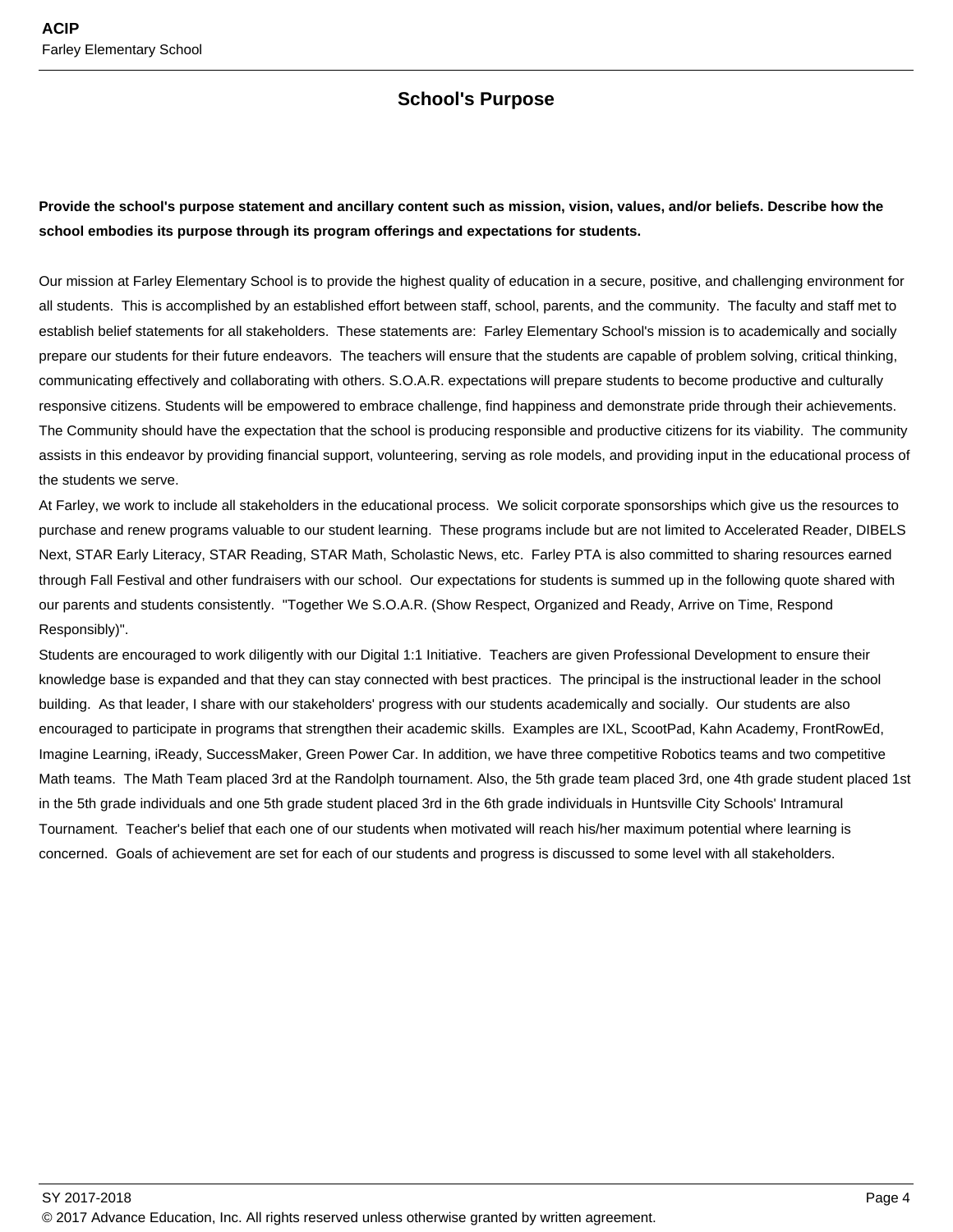## **Notable Achievements and Areas of Improvement**

## **Describe the school's notable achievements and areas of improvement in the last three years. Additionally, describe areas for improvement that the school is striving to achieve in the next three years.**

Our goal here at Farley is that each student works to his/her maximum potential on a daily basis. We set high standards for our teachers as well as our students. In an effort to improve our school, two Math teams and three Robotics teams were developed. These teams consist of 3rd, 4th and 5th grade students. Our students competed in tournaments at Randolph School and University of Alabama at Huntsville. We are also excited for the upcoming year as our Gifted teacher continues Robotics with our second and third graders. We are also pleased to have parent volunteers working with our students on the two afternoons that practices are held.

When looking at our ACT Aspire tests from 2017, our students (ready and exceeding) scored 22% proficient in writing. We are implementing a school-wide writing plan to support student achievement in this area. As well as ensuring that our teachers are differentiating instruction based on the writing skills. Our school system shares these numbers, and our fourth grade teachers have already begun working with the students who are identified as low achievers.

We also administer STAR Testing several times per year. These results are shared during Data meetings where teachers establish programs that help improve student learning. We have set as a school goal 85% proficient in Reading and Math school-wide. We are also working to improve as competitive teams in Math and Robotics. Our students, teachers and parents are working to create an atmosphere of learning that is positive, while adding the element of competitiveness that has been missing. One area that we as a Farley family are working to improve is our Special Education group of students. Teachers monitor student progress through a program called STAR Enterprise. This assessment shares information concerning student progress but also has a component that gives administrators a snapshot of progress or lack thereof being made in the classroom. Our system looks for a Student Growth Percentile rank of 50% to 65%. This information is shared with teachers to improve teaching and learning. In the next three years, our plan is that our students are able to compete on the national level academically. We want to move towards 100% in Reading and Math and sustain that growth consistently. We also want to work diligently as we utilize Common Core standards as these lessons are more rigorous.

The 2017 ACT Aspire Math proficiency for 3rd grade was 78%, for 4th grade was 67%, and 5th grade was 55%. Our areas of improvement include our ACT Aspire scores in the areas of Reading, Math and Writing. According to our 2017 STAR Spring Screening, our students scored 71% proficient in Math and 58% proficient in Reading. Our Writing proficiency decrease this year as well and we have revamped our writing plan to include genre overviews and potential prompts to support teachers when writing to specific genres.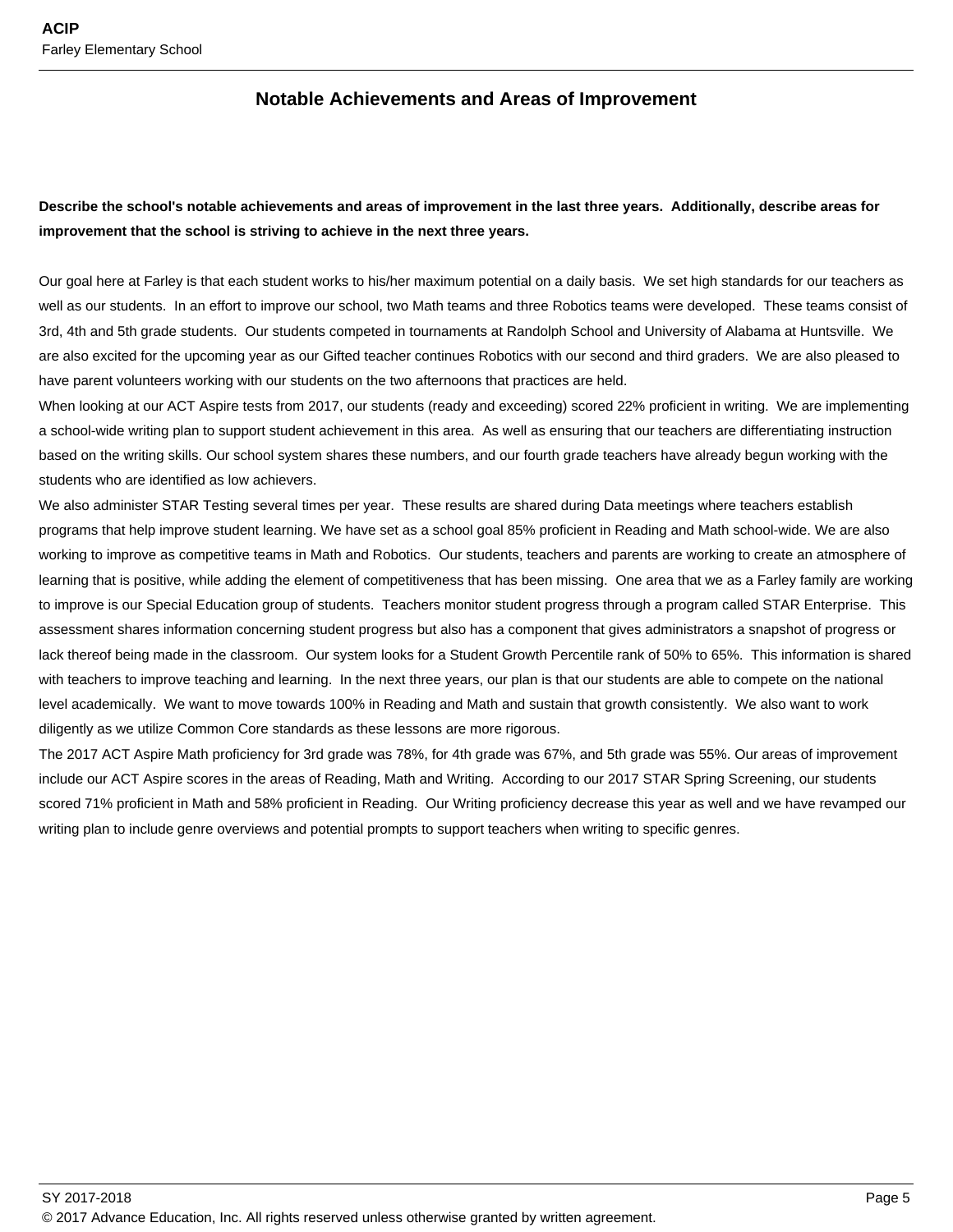## **Additional Information**

## **Provide any additional information you would like to share with the public and community that were not prompted in the previous sections.**

For the 2017-2018 school year, we currently have 63 fifth grade students taking the sixth grade Digits Math curriculum (which is an increase of 28 students from last year) and 38 fourth grade students taking the fifth grade Envision Math curriculum (which is an increase of 13 students from last year). This advancement will put these students on a path to take Algebra I, a ninth-grade course, in the eighth grade.

Farley Elementary School was awarded the Huntsville City Schools' PBIS (Positive Behavior Intervention Support) elementary school of the year. Our students are expected to Show Respect for themselves, their teachers and their peers. Our nurturing teachers will ensure that the learning environment is future-focused, equitable and culturally responsive. Students are expected to be Organized and Ready to learn. Parents are expected to support our school by making sure that our students Arrive on Time. Our students are expected to Respond Responsibly in a collaborative and restorative learning environment that fosters academic growth and 21st Century Literacies.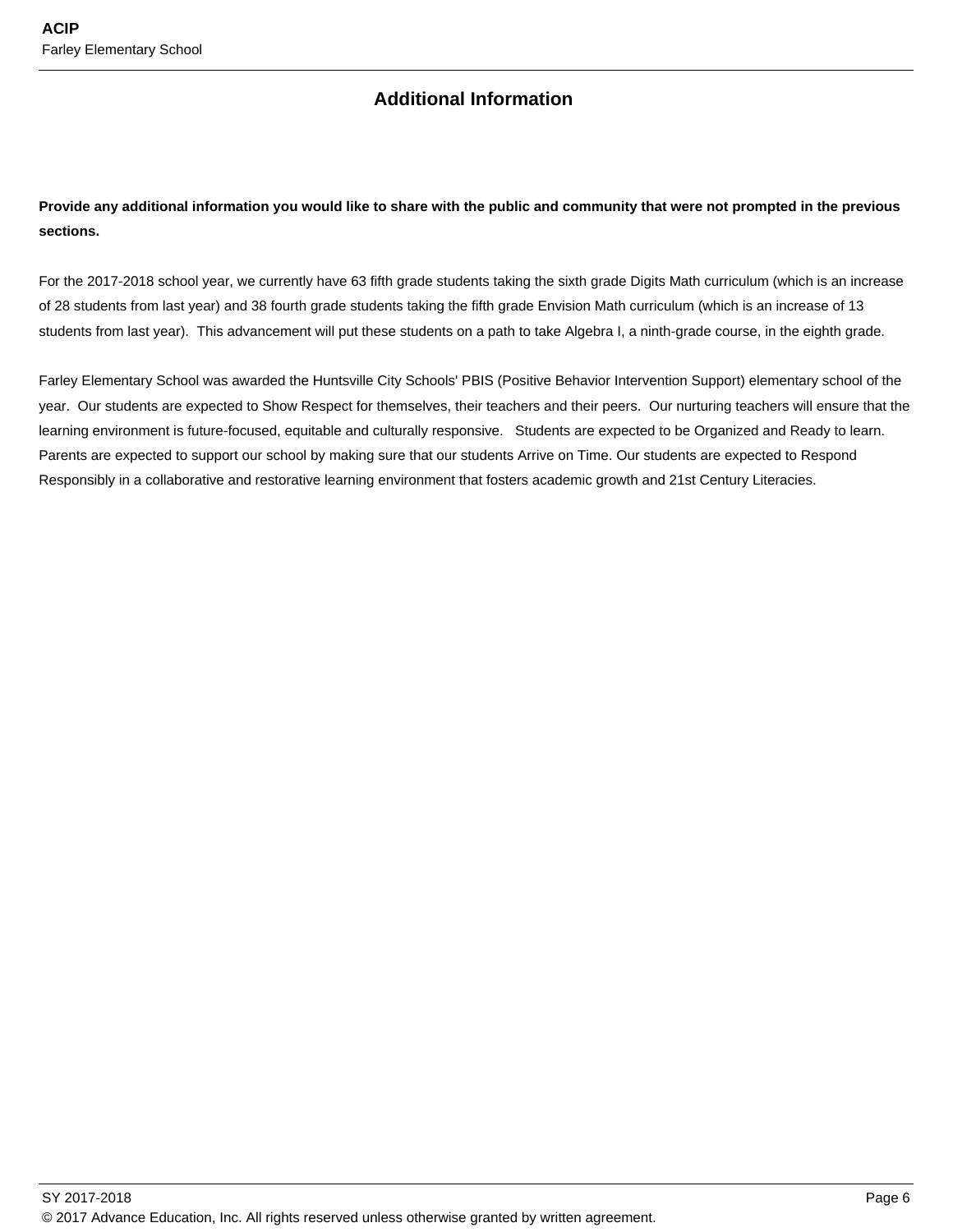# **Improvement Plan Stakeholder Involvement**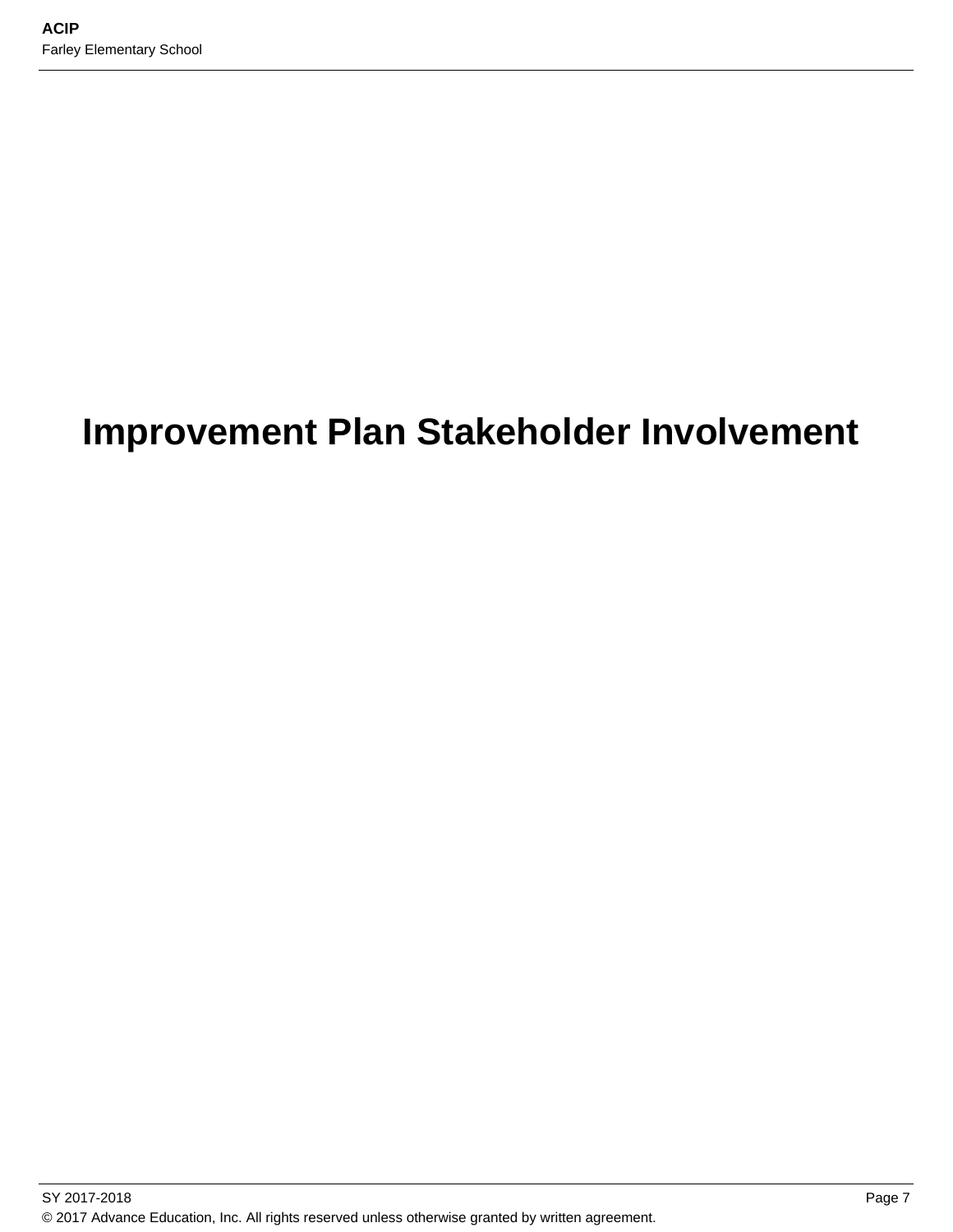# **Introduction**

The responses should be brief, descriptive, and appropriate for the specific section. It is recommended that the responses are written offline and then transferred into the sections below.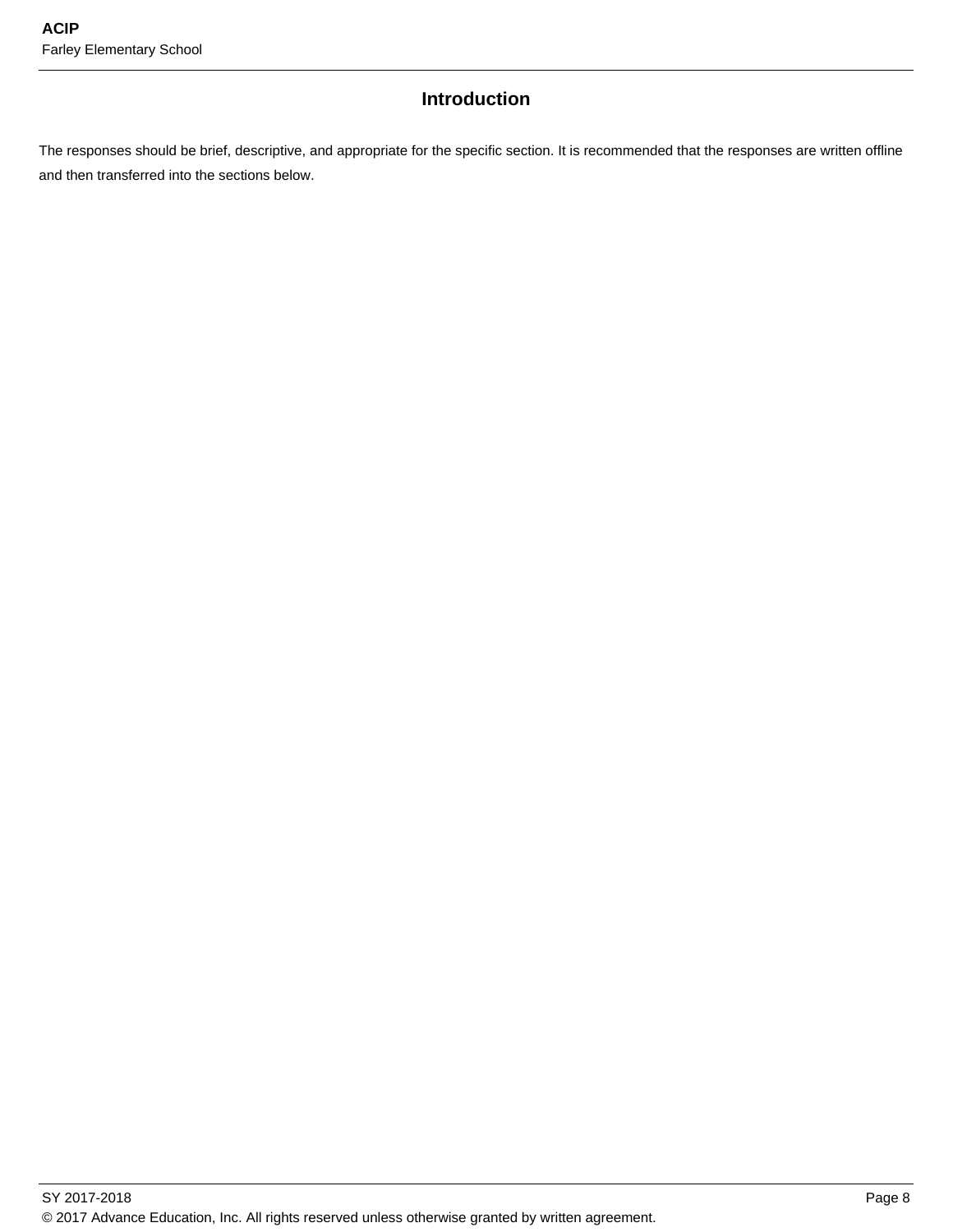## **Improvement Planning Process**

#### Improvement Planning Process

**Describe the process used to engage a variety of stakeholders in the development of the institution's improvement plan. Include information on how stakeholders were selected and informed of their roles, and how meetings were scheduled to accommodate them.** 

The ACIP School Improvement Team consists of the school leadership team. The school leadership team includes the grade level chairs from each grade, the Collaborative Teacher, Librarian, Counselor and Principal. Also included on the School Improvement Team is a parent representative, a community representative, a member of the school support staff, and the chair of the technology committee. At the initial meeting, the committee established a meeting timeline that consisted of meeting dates, times, and places.

The Improvement Committee:

Towana Smith, Principal Amy Harbour, Pre-K Chair Lore Russell, Kindergarten Chair Dazzirine Ishman, First Grade Chair Dawn Brown, Second Grade Chair Maha Arafat, Third Grade Chair Mary Potter, Fourth/Fifth Grade Chair Chris White, Counselor Molly Johnson, Math Lead LaShawn Banks, Special Education Chair Steven Filoromo, Librarian/Electives Chair Gail Meyers, Systems Technician/Support Staff Representative Yassiry Rivera, Unit Director of Farley Boys & Girls Club/Community Representative Mary Ann Brothers, Parent Representative/PTA President

**Describe the representations from stakeholder groups that participated in the development of the improvement plan and their responsibilities in this process.**

Stakeholder representation on the committee consisted of the following:

Our PTA President, Mary Ann Brothers who is also a parent of two students that attend Farley represents our parental stakeholders, the Unit Director of the Farley Boys & Girls Club represents community interests, a member of our support staff represents our staff stakeholders, and there is one teacher from each grade level, one teacher from Special Education, one teacher from elective classes, and one teacher from the technology committee to represent the faculty.

These committee members assisted in the collection and analysis of data, establishing academic and organizational goals, and assisting in communicating the Improvement Plan to our broad base of stakeholders.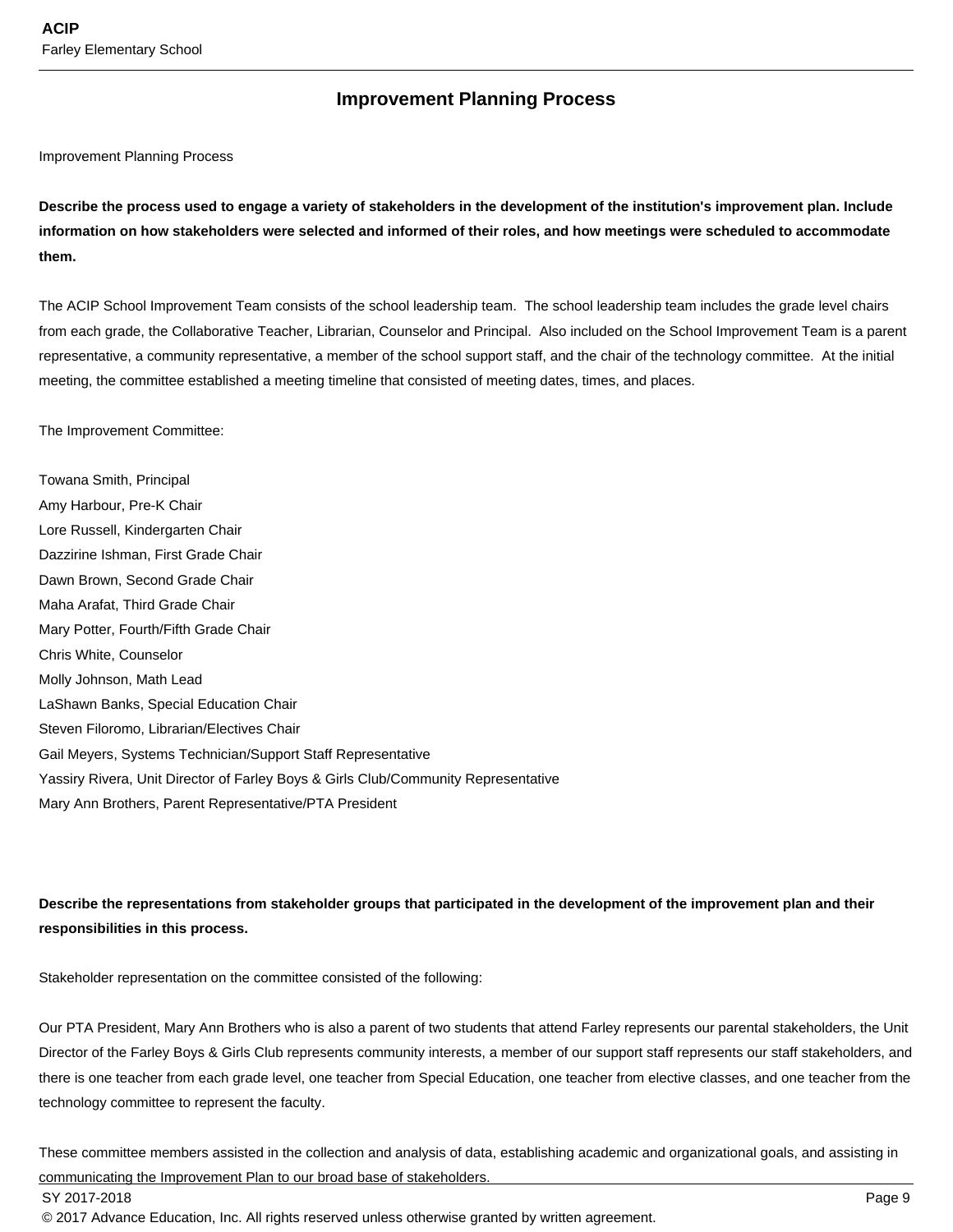### **Explain how the final improvement plan was communicated to all stakeholders, and the method and frequency in which stakeholders receive information on its progress.**

The final improvement plan was communicated in a variety of ways. The plan was posted on the school website. A copy of the plan was made available in the office for review by stakeholders upon request. The plan was sent to parents via email on SchoolCast. The Principal communicated the plan to parents at a PTA meeting.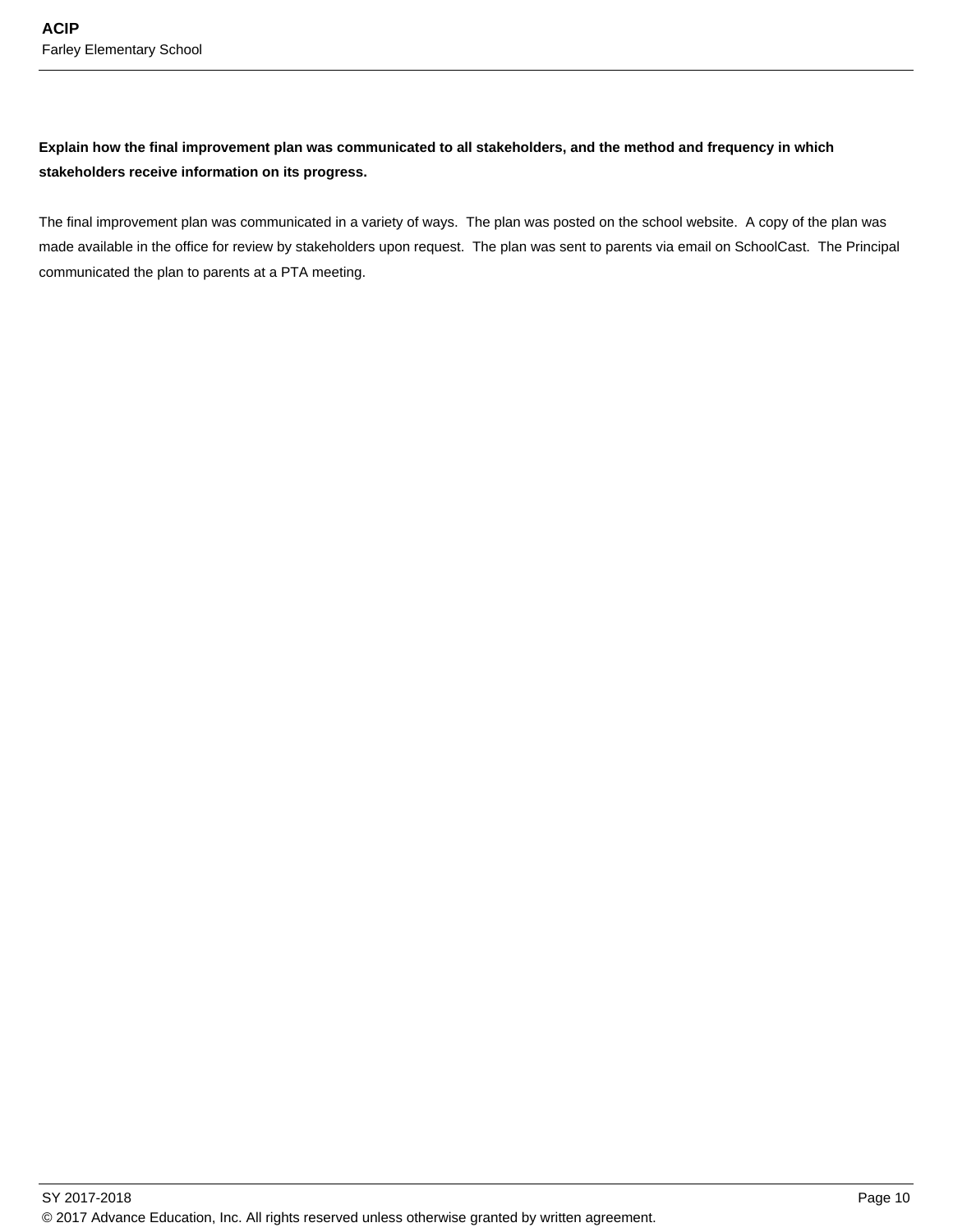# **Student Performance Diagnostic**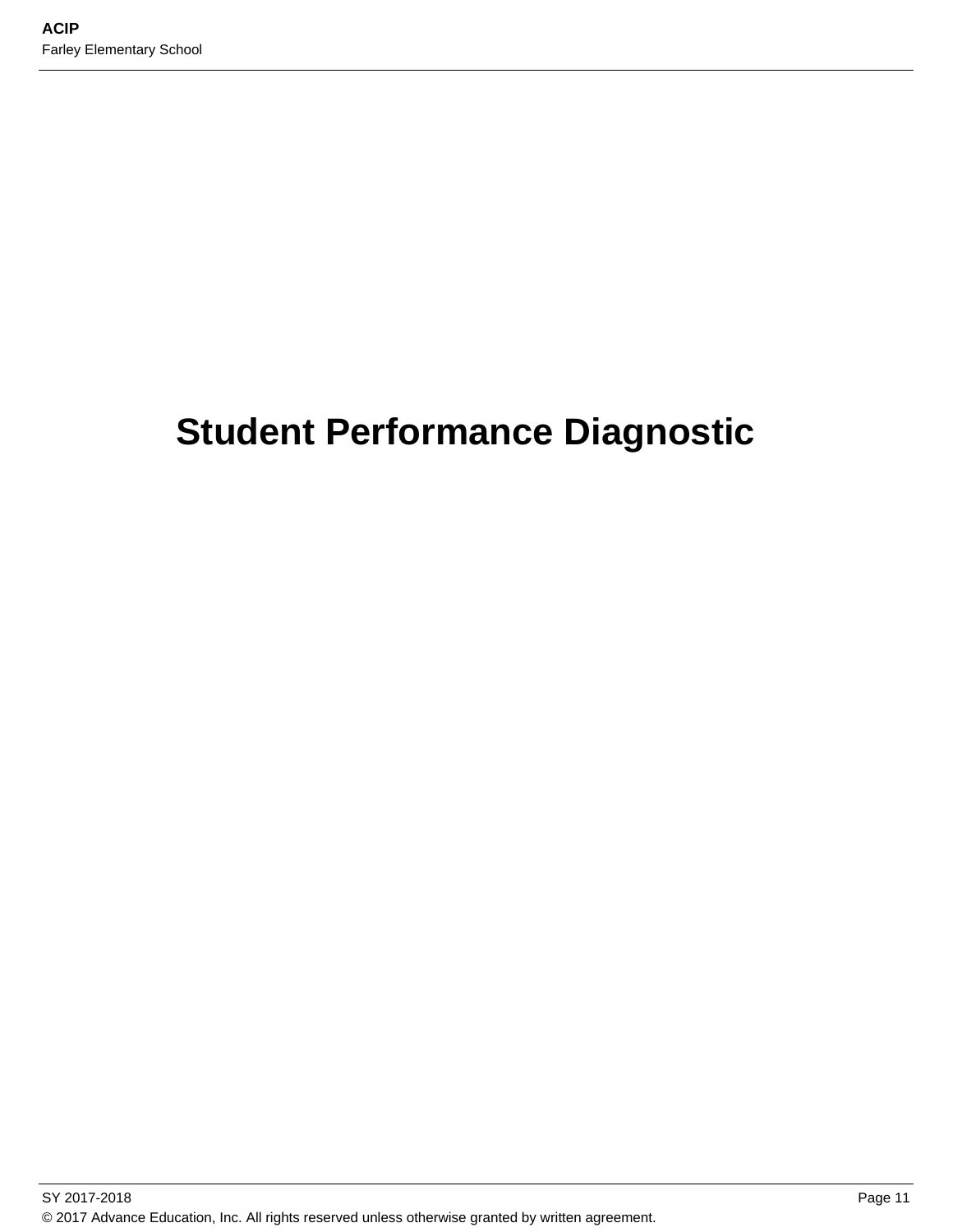## **Introduction**

The Student Performance Diagnostic provides an institution with a process to report summative student assessments. This diagnostic is significant to the accreditation and continuous improvement process as it serves as a resource for schools to view content area assessment results required by the state, district, or other entities, determine the quality and reliability of the given assessments, and show the alignment of the assessments to the school's curriculum. The performance level computed at the completion of the diagnostic is used by the external review team as a comprehensive report to understand fully the institution's assessment program; the diagnostic should be used in the same manner by the institution as it engages in improvement planning.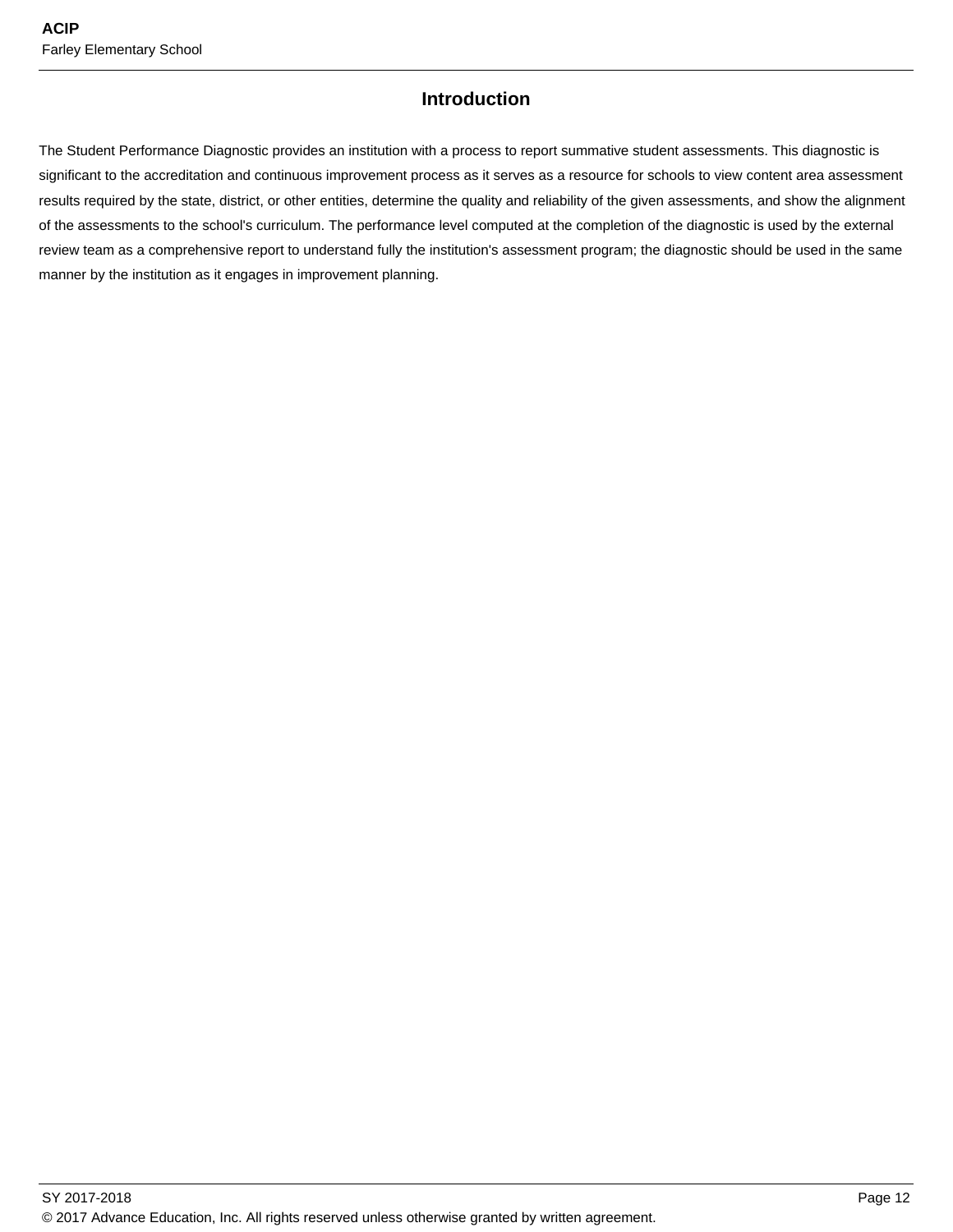# **Student Performance Data**

| Label | <b>Assurance</b>                                                                    | <b>Response</b> | <b>Comment</b>                                                                                                                                                                                                                                                                                                                                                  | <b>Attachment</b>                |
|-------|-------------------------------------------------------------------------------------|-----------------|-----------------------------------------------------------------------------------------------------------------------------------------------------------------------------------------------------------------------------------------------------------------------------------------------------------------------------------------------------------------|----------------------------------|
|       | Did you complete the Student Performance<br>Data document offline and upload below? | Yes             | The attached 2017 ACT Aspire<br>Idocument illustrates the<br>percentages of students scoring<br>in the range of exceeding, ready,<br>close and in need of support in<br>the following areas: Reading,<br>Writing and Science. We are<br>continuing to monitor these areas<br>to increase student proficiency.<br>Our areas of strength are Math<br>and English. | <b>Farley ACT Aspire</b><br>2017 |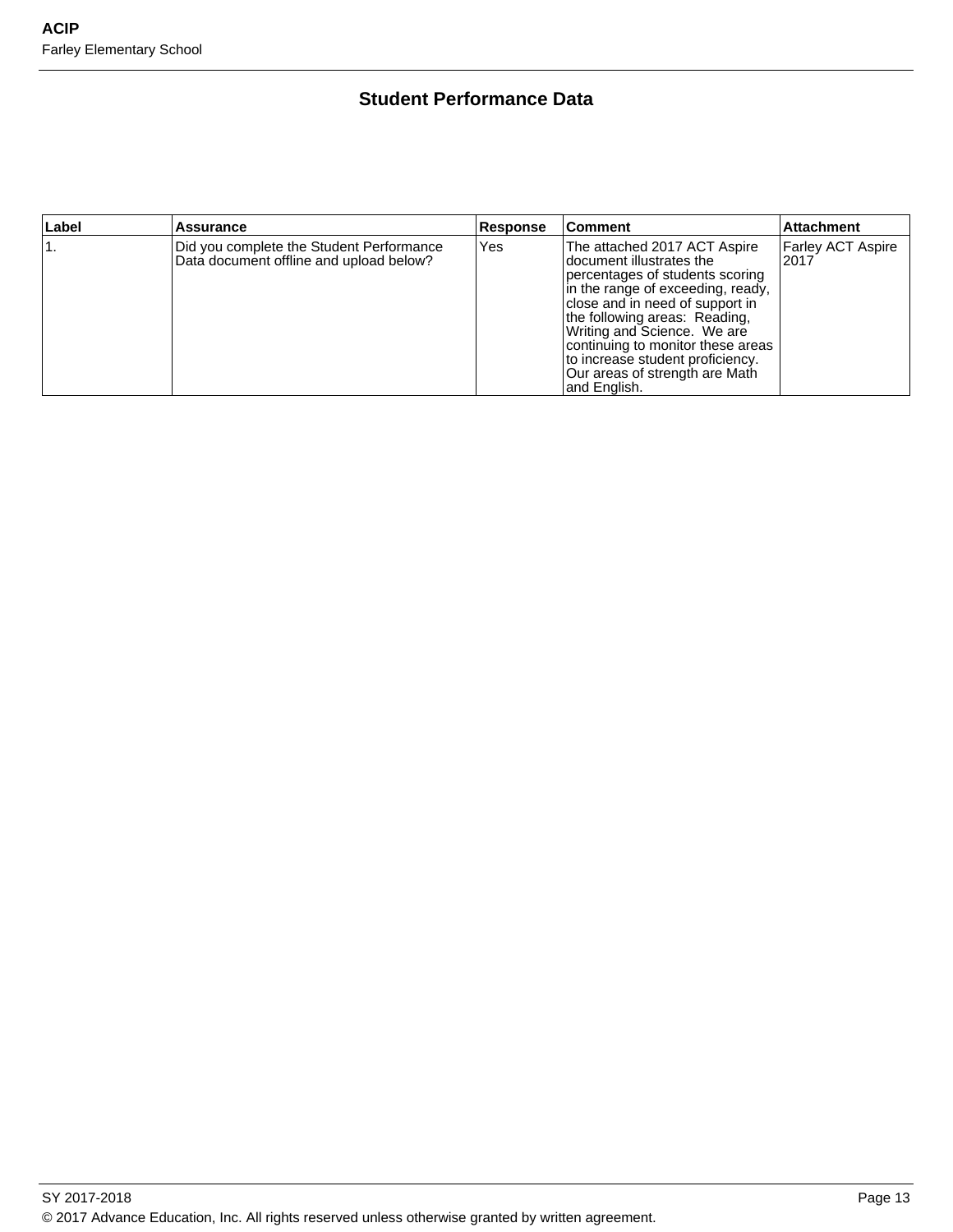# **Evaluative Criteria and Rubrics**

Overall Rating: 3.5

| <b>Statement or Question</b> | Response                                                                                                                                                                                                                                                                                                                                                                                                                                                                                                                                                                                                                        | Rating  |
|------------------------------|---------------------------------------------------------------------------------------------------------------------------------------------------------------------------------------------------------------------------------------------------------------------------------------------------------------------------------------------------------------------------------------------------------------------------------------------------------------------------------------------------------------------------------------------------------------------------------------------------------------------------------|---------|
| <b>Assessment Quality</b>    | The array of assessment devices used by the<br>institution to determine students' performances<br>is sufficiently aligned so that valid inferences<br>can be reached regarding students' status with<br>respect to the entire set of curricular aims<br>regarded as high-priority, "must accomplish,"<br>instructional targets. The documentation<br>provided in support of this alignment is<br>persuasive. All of the assessments used are<br>accompanied by evidence demonstrating that<br>they satisfy accepted technical requirements<br>such as validity, reliability, absence of bias, and<br>instructional sensitivity. | Level 4 |

|    | <b>Statement or Question</b> | <b>Response</b>                                                                                                                                                                                                                                                                                                                                                                                                                                                                                                                                                                                                                                            | Rating    |
|----|------------------------------|------------------------------------------------------------------------------------------------------------------------------------------------------------------------------------------------------------------------------------------------------------------------------------------------------------------------------------------------------------------------------------------------------------------------------------------------------------------------------------------------------------------------------------------------------------------------------------------------------------------------------------------------------------|-----------|
| 2. | <b>Test Administration</b>   | All the assessments used by the institution to<br>determine students' performances, whether<br>externally acquired or internally developed,<br>have been administered with complete fidelity<br>to the administrative procedures appropriate for<br>each assessment. In every instance, the<br>students to whom these assessments were<br>administered are accurately representative of<br>the students served by the institution.<br>Appropriate accommodations have been<br>provided for all assessments so that valid<br>inferences can be made about all students'<br>status with respect to all of the institution's<br>targeted curricular outcomes. | l Level 4 |

|     | <b>Statement or Question</b> | Response                                                                                                                                                                                                                                                                                                                                                                     | Rating    |
|-----|------------------------------|------------------------------------------------------------------------------------------------------------------------------------------------------------------------------------------------------------------------------------------------------------------------------------------------------------------------------------------------------------------------------|-----------|
| ΙЗ. | Quality of Learning          | Evidence of student learning promoted by the<br>linstitution is acceptably analyzed and presented<br>with reasonable clarity. In comparison to<br>institutions functioning in a similar educational<br>context, students' status, improvement, and/or<br>growth evidence indicates that the level of<br>student learning is at or above what would<br>otherwise be expected. | l Level 3 |

| <b>Statement or Question</b> | <b>Response</b>                                                                                                                                                | Rating  |
|------------------------------|----------------------------------------------------------------------------------------------------------------------------------------------------------------|---------|
| Equity of Learning           | Evidence of student learning indicates<br>achievement gaps exist among subpopulations<br>of students, and these achievement gaps have<br>Inoticeably declined. | Level 3 |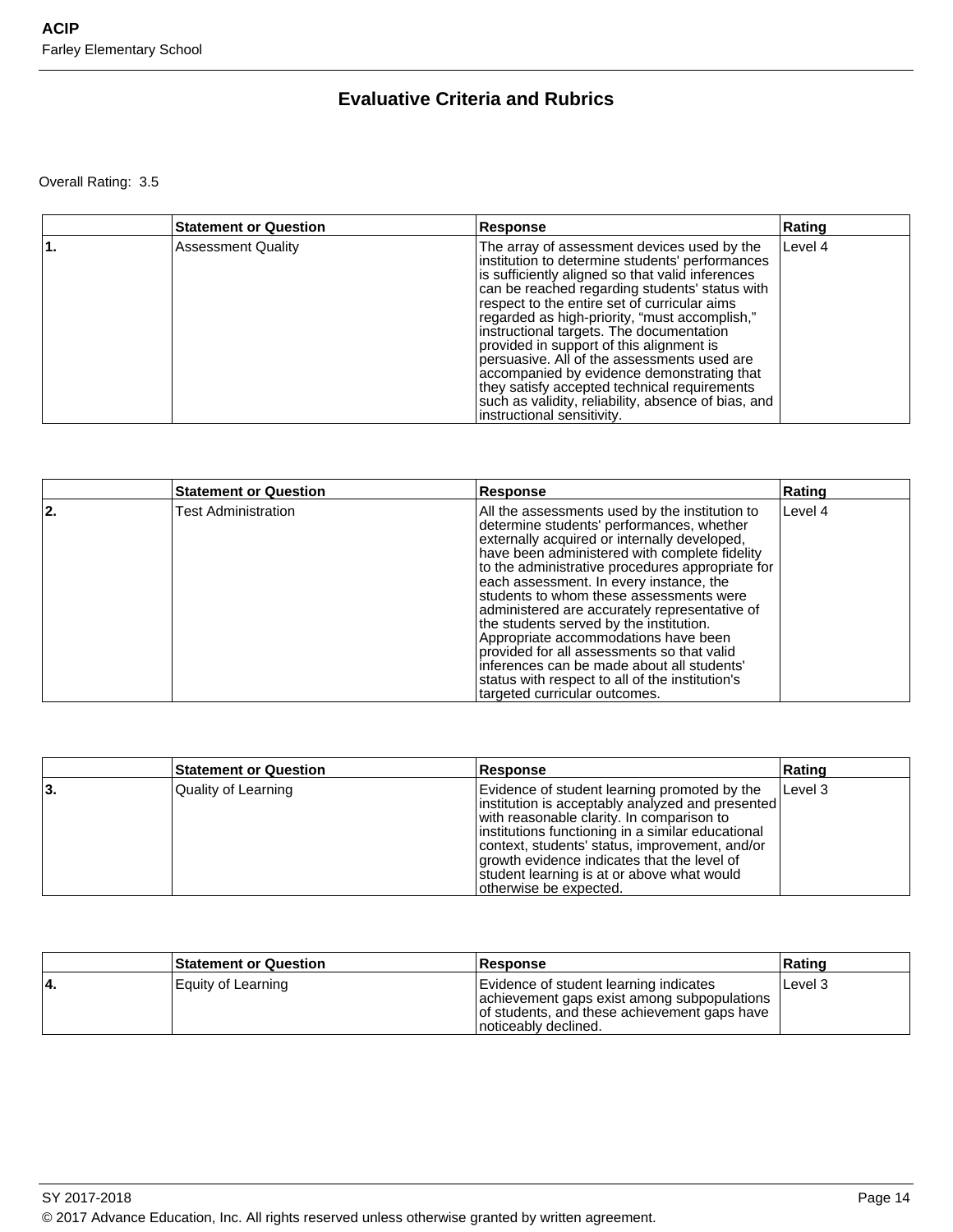## **Areas of Notable Achievement**

#### **Which area(s) are above the expected levels of performance?**

The 2017 ACT Aspire Math proficiency for 3rd grade was 78%, for 4th grade was 67%, and 5th grade was 55%. Our areas of improvement include our ACT Aspire scores in the areas of Reading, Math and Writing. According to our 2017 STAR Spring Screening, our students scored 71% proficient in Math and 58% proficient in Reading. Our Writing proficiency decrease this year as well and we have revamped our writing plan to include genre overviews and potential prompts to support teachers when writing to specific genres. The teachers at Farley Elementary School are working to ensure that all students are academically proficient.

#### **Describe the area(s) that show a positive trend in performance.**

In regards to the 2016-2017 ACT Aspire results, the students were able to make positive gains in English with 80% scoring proficient.

#### **Which area(s) indicate the overall highest performance?**

80% of the students at Farley Elementary School scored proficient on the ACT Aspire State Assessment in May of 2017 in English.

#### **Which subgroup(s) show a trend toward increasing performance?**

The Girl subgroup in grades 4th and 5th have a higher proficiency rate in every sub-test on the 2017 ACT Aspire.

#### **Between which subgroups is the achievement gap closing?**

According to the data from the ACT Aspire, the achievement gap is closing between the Boy/Girl subgroup in 4th Grade in the areas of Writing and Math. The achievement gap is closing between the Boy/Girl subgroup in 3rd Grade Math, Reading, and Writing. Additionally, the achievement gap is closing between the Boy/Girl subgroup in 5th Grade Math and Reading.

#### **Which of the above reported findings are consistent with findings from other data sources?**

The achievement data of our Third Grade students is consistently higher across all data sources.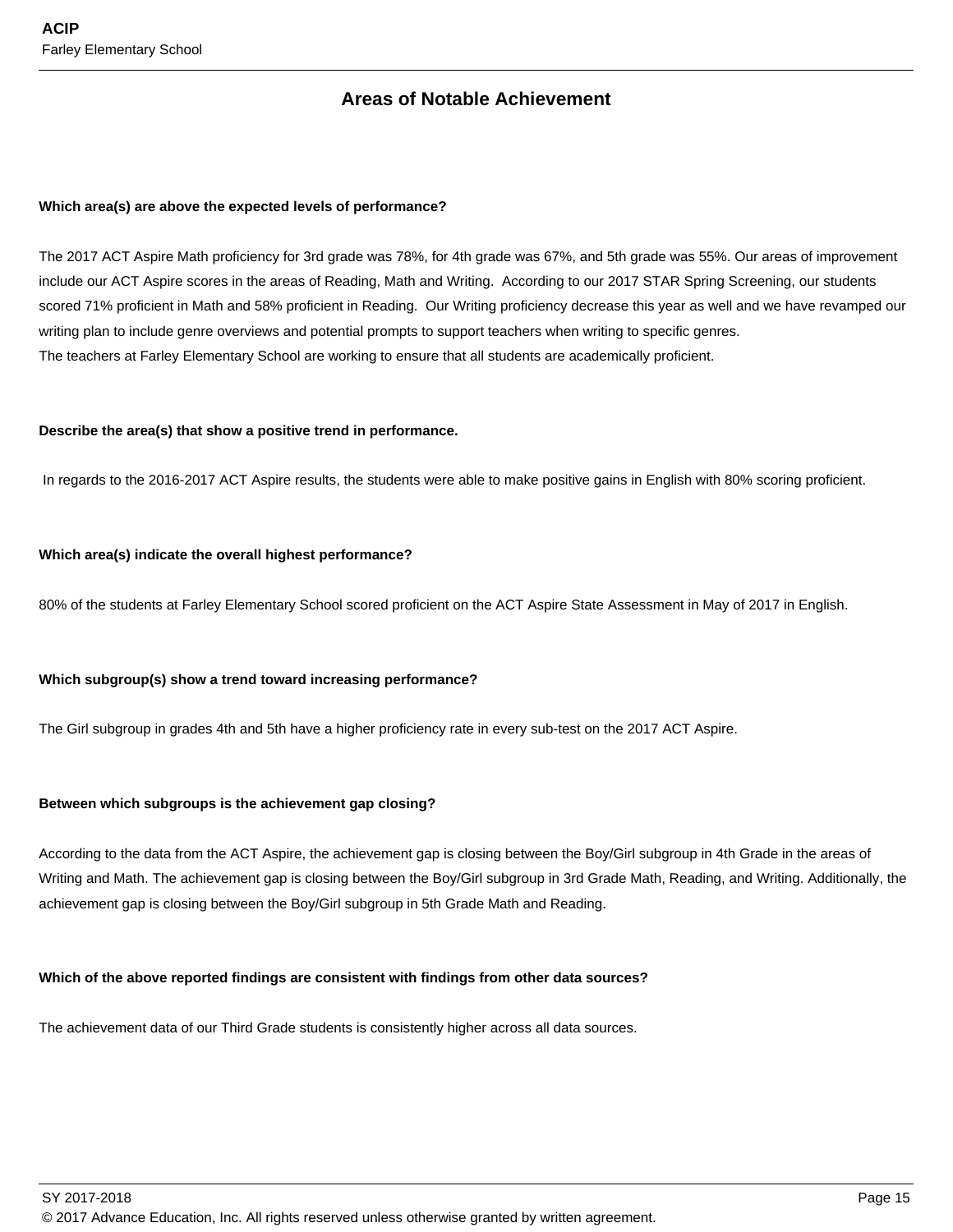## **Areas in Need of Improvement**

#### **Which area(s) are below the expected levels of performance?**

According to the data from the 2017 ACT Aspire, all subject levels of performance are below expectation.

#### **Describe the area(s) that show a negative trend in performance.**

A negative trend in performance is shown in Math, Reading, and Writing according to the 2017 ACT Aspire.

#### **Which area(s) indicate the overall lowest performance?**

According to the ACT Aspire Writing Subtest, our students performed at approximately 22% proficiency in Writing.

#### **Which subgroup(s) show a trend toward decreasing performance?**

A negative trend in performance was determined on the 2017 Spring ACT Aspire Assessment in Writing. There was a decrease in performance in Writing from 32% in 2016 to 22% in 2017.

#### **Between which subgroups is the achievement gap becoming greater?**

The 2017 ACT Aspire Science subgroup showed a 23% gap between Boys and Girls. The higher proficiency was obtained by the male students.

#### **Which of the above reported findings are consistent with findings from other data sources?**

The Boy subgroup is out performing the Girl subgroup in 3rd grade.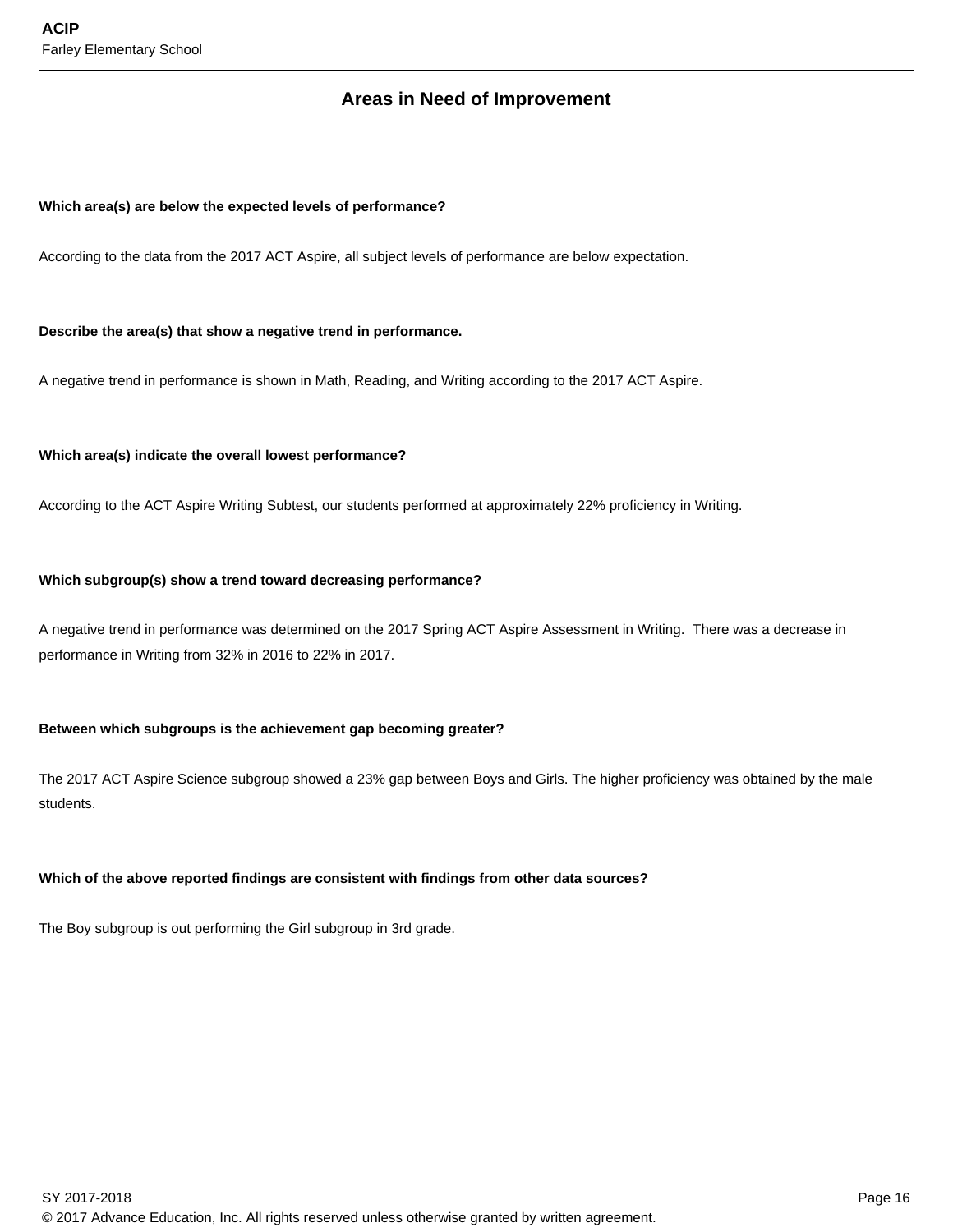# **Report Summary**



**Scores By Section**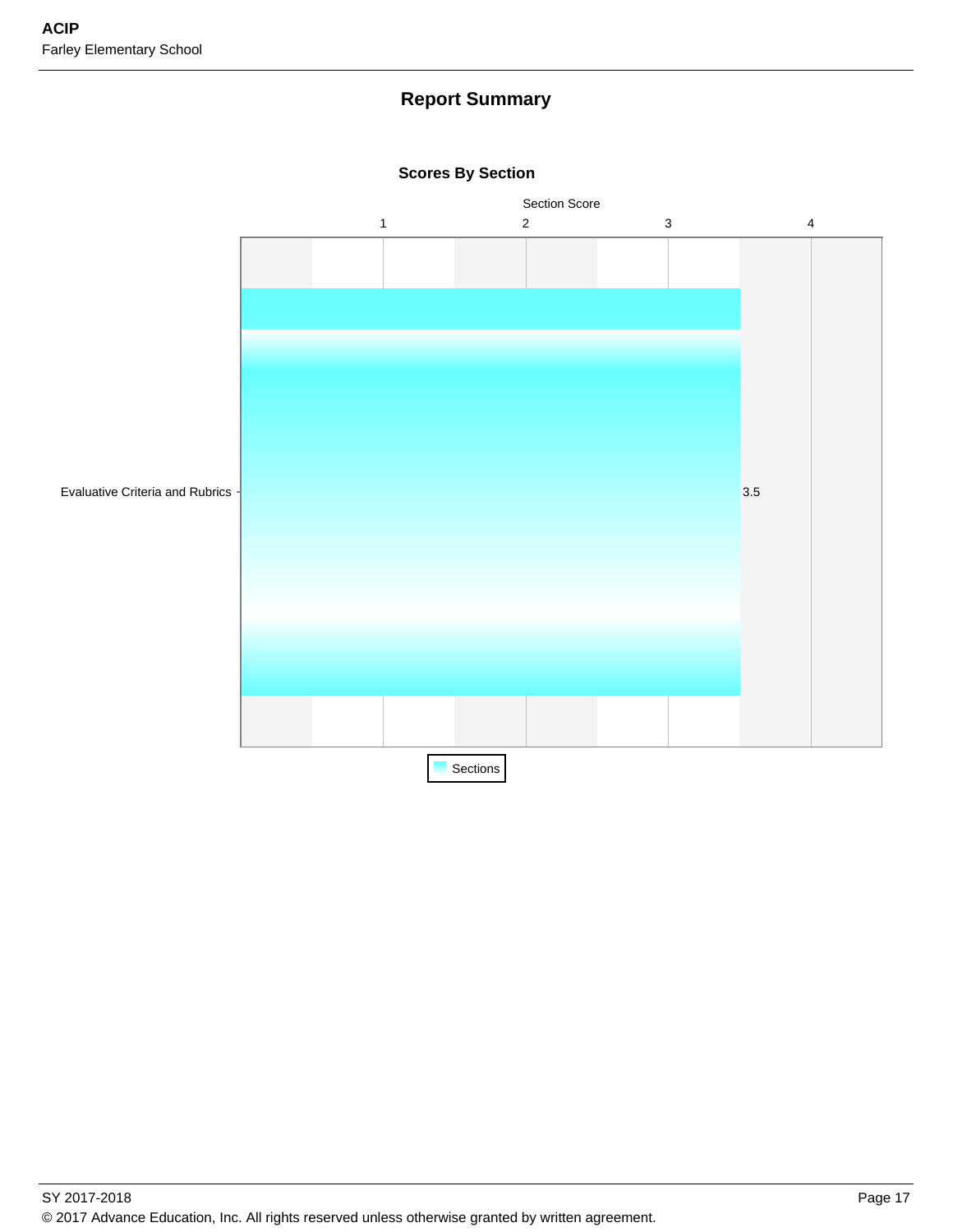# **2017-2018 ACIP Assurances**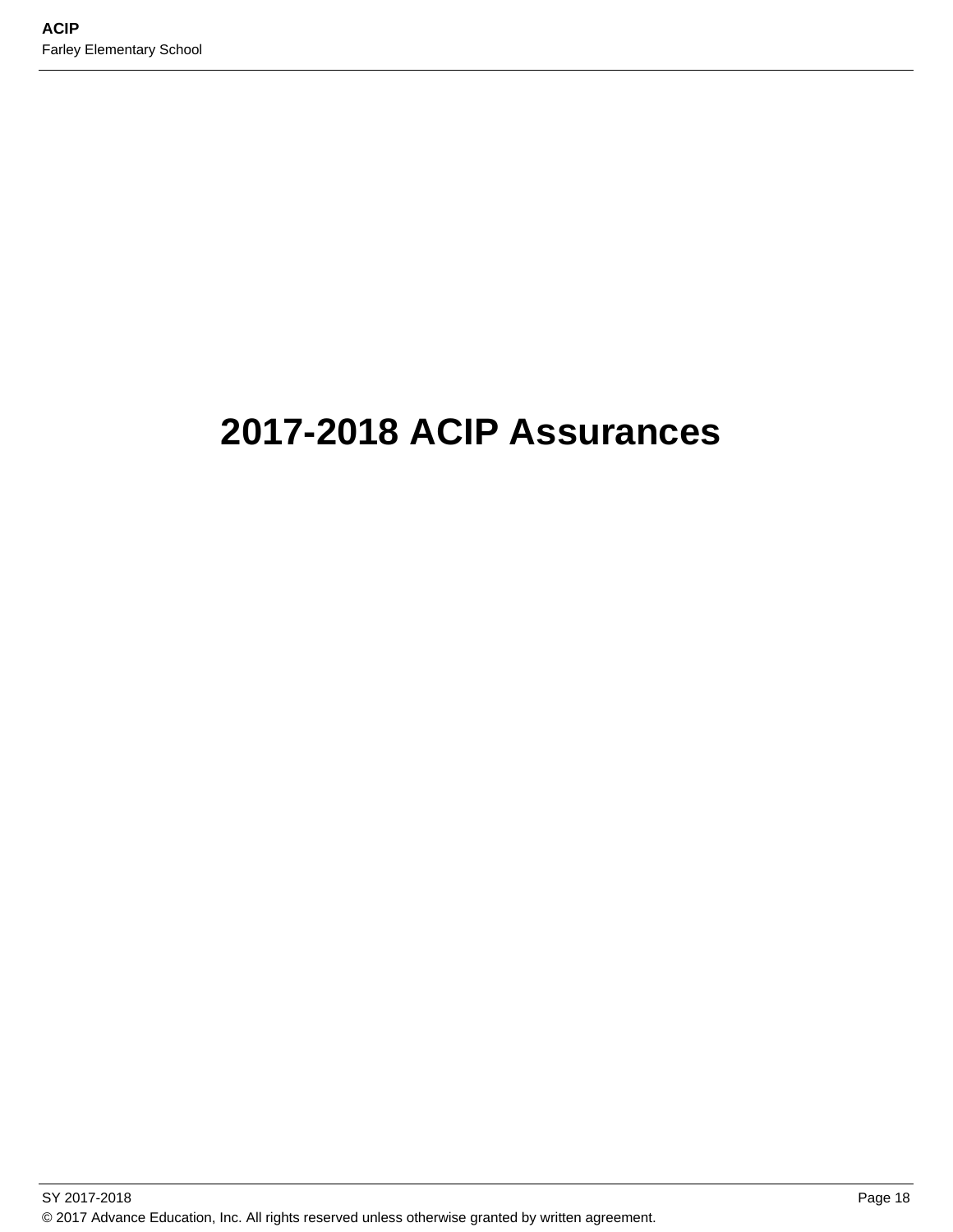# **Introduction**

By responding to the questions in ASSIST and attaching evidence when required, the institution has verified whether it meets or does not meet each of the required ACIP Assurances.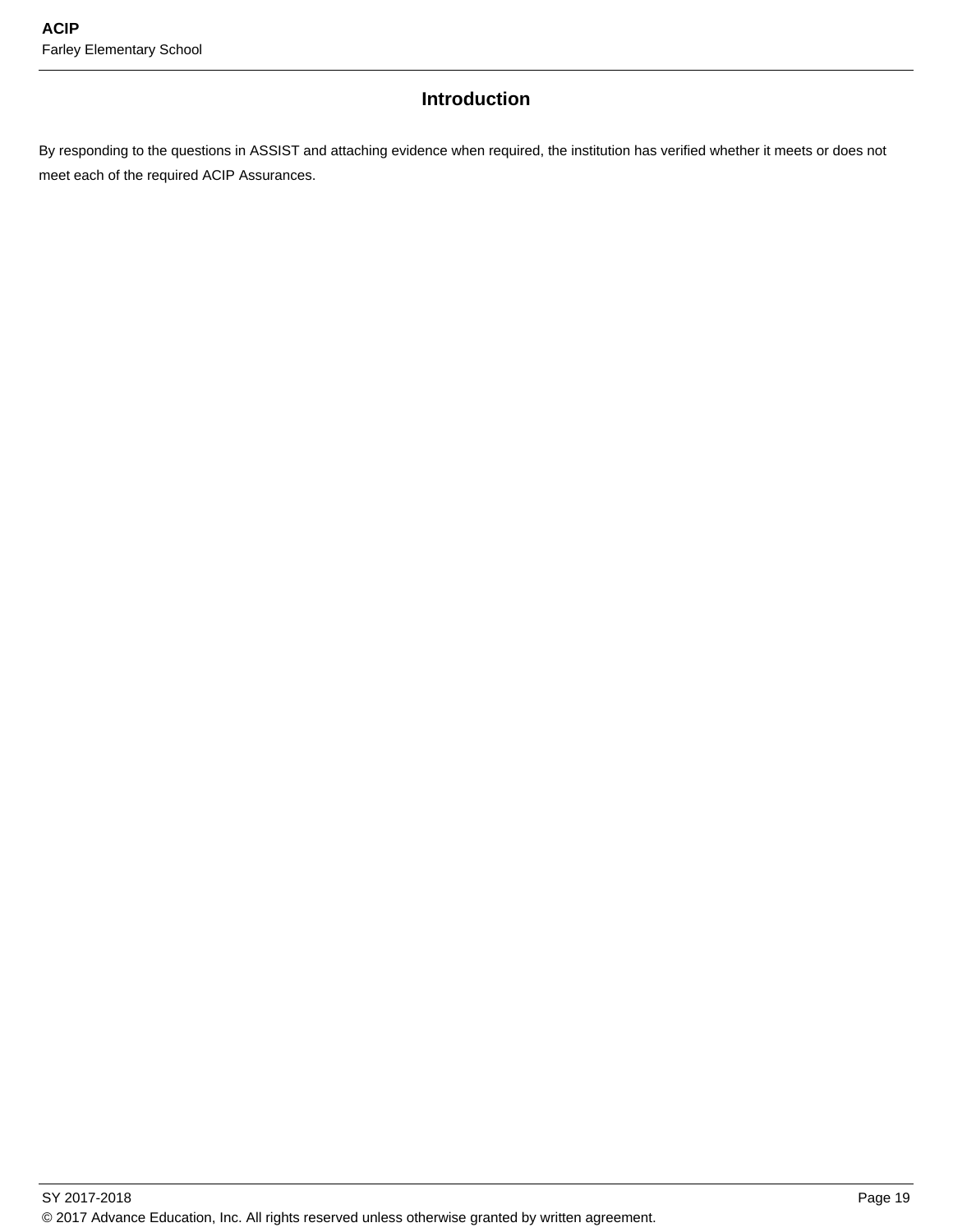# **ACIP Assurances**

| ∣Label         | <b>Assurance</b>                                                                                                                                                                                                                                                                                                                                                                                                                                                                                                                                                                                                                                                 | Response | <b>Comment</b>                                                                                                                                                                                                                                                                                                                                                                                                                                                                                                                                                                                                                                                               | <b>Attachment</b>                |
|----------------|------------------------------------------------------------------------------------------------------------------------------------------------------------------------------------------------------------------------------------------------------------------------------------------------------------------------------------------------------------------------------------------------------------------------------------------------------------------------------------------------------------------------------------------------------------------------------------------------------------------------------------------------------------------|----------|------------------------------------------------------------------------------------------------------------------------------------------------------------------------------------------------------------------------------------------------------------------------------------------------------------------------------------------------------------------------------------------------------------------------------------------------------------------------------------------------------------------------------------------------------------------------------------------------------------------------------------------------------------------------------|----------------------------------|
| $\mathbf{1}$ . | The Instructional Leadership Team members<br>that should be present include the principal,<br>guidance counselor, district school<br>improvement specialist (or other designee),<br>appropriate content-area teachers, parent<br>representatives, and student representatives<br>(as appropriate). Depending on the data,<br>additional members may include special<br>population representatives (Technology<br>Coordinator, Special Education, EL, etc.),<br>district federal programs coordinator, district<br>chief school financial officer, community<br>stakeholders, or any other member as<br>appropriate. Documentation will be maintained<br>on site. | Yes      | My Signature on the Farley ACIP<br>indicates that I have reviewed<br>and provided input on the 2017-<br>2018 Farley Elementary School<br>ACIP:<br>Maha Arafat - Grade 3 - Reading<br>LaShawn Banks - SPE<br>(Collaborative)<br>Mary Ann Brothers - PTA<br>Dawn Brown - Grade 2<br>Colette Carnes - Grade 5 -<br>ELA/Writing<br>Steven Filoromo - Librarian<br>Amy Harbour - Pre-Kindergarten<br>Mattie Hill - GATE Specialist<br>Dazzirine Ishman - Grade 1<br>Molly Johnson - Grade 5 - 6th<br>Grade Digits<br>Gail Meyers - Systems<br>Technician<br>Mary Potter - Grade 4 - Science<br>Lore Russell - Kindergarten<br>Towana Smith - Principal<br>Chris White - Counselor | <b>Farley ACIP</b><br>Signatures |

| Label | <b>Assurance</b>                                                                                                                                                                                                                                                                                                                                                                                                                                                                                                                                                                                    | <b>Response</b> | <b>Comment</b>                                                                                                                                                                                          | <b>Attachment</b>                |
|-------|-----------------------------------------------------------------------------------------------------------------------------------------------------------------------------------------------------------------------------------------------------------------------------------------------------------------------------------------------------------------------------------------------------------------------------------------------------------------------------------------------------------------------------------------------------------------------------------------------------|-----------------|---------------------------------------------------------------------------------------------------------------------------------------------------------------------------------------------------------|----------------------------------|
| 2.    | The institution complies with all federal laws<br>and regulations prohibiting discrimination and<br>with all requirements and regulations of the<br>U.S. Department of Education. It is the policy of<br>this institution that no person on the basis of<br>race, color, religion, national origin or ancestry,<br>age, gender, height, weight, marital status or<br>disability shall be subjected to discrimination in<br>any program, service or activity for which the<br>institution is responsible, or for which it receives<br>financial assistance from the U.S. Department<br>of Education. | Yes             | <b>Farley Elementary School</b><br>complies with federal laws and<br>regulations prohibiting<br>discrimination and with all<br>requirements and regulations of<br>the U. S. Department of<br>Education. | <b>Farley ACIP</b><br>Signatures |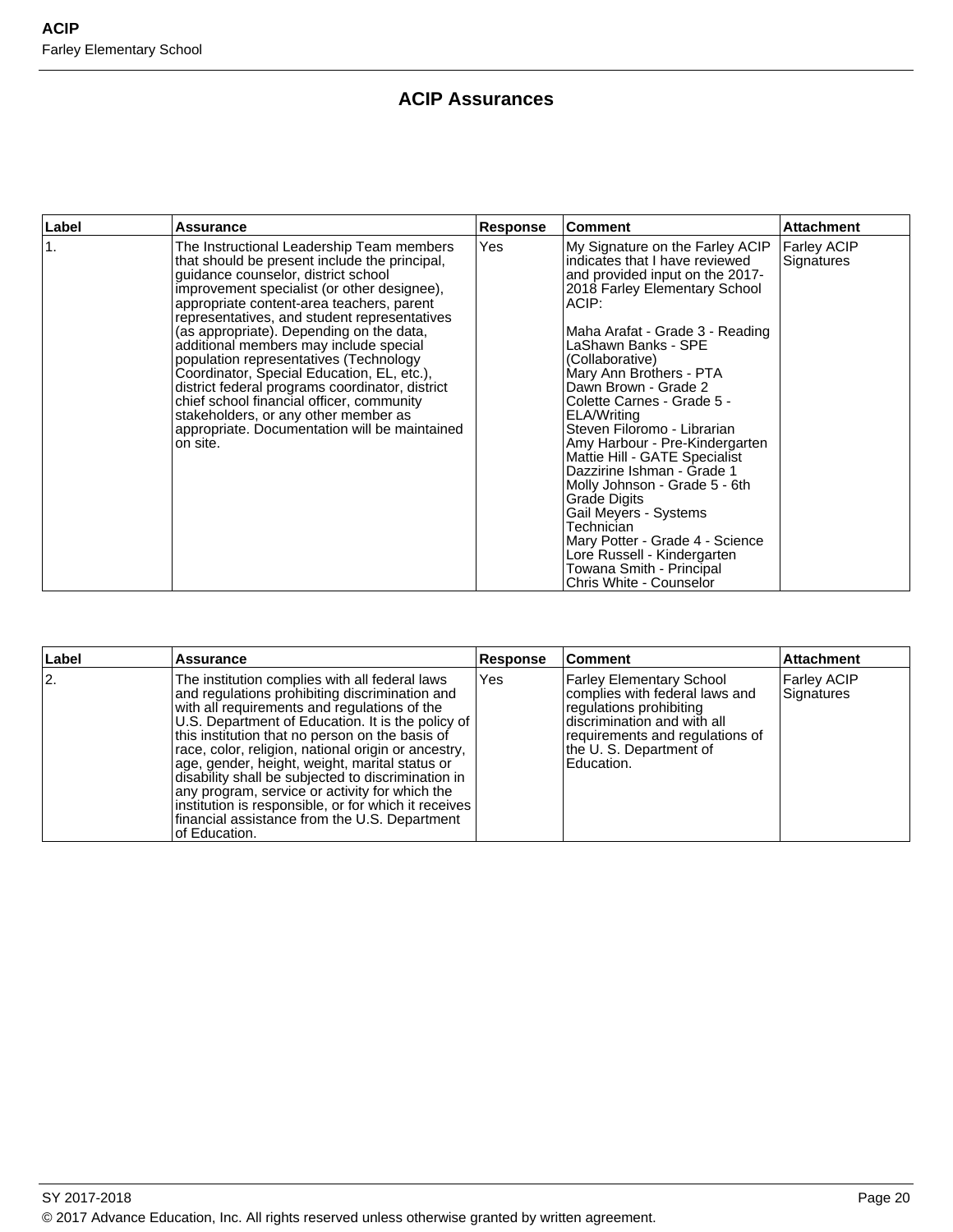## **ACIP**

Farley Elementary School

| Label | Assurance                                                                                                                                                                                                                                          | <b>Response</b> | Comment                                                                                                                                                                                                                                                                                                                                                                                                              | <b>Attachment</b> |
|-------|----------------------------------------------------------------------------------------------------------------------------------------------------------------------------------------------------------------------------------------------------|-----------------|----------------------------------------------------------------------------------------------------------------------------------------------------------------------------------------------------------------------------------------------------------------------------------------------------------------------------------------------------------------------------------------------------------------------|-------------------|
| l3.   | The institution has designated an employee to<br>coordinate efforts to comply with and carry out<br>non-discrimination responsibilities. If yes, list<br>the name, position, address and telephone<br>number of the employee in the comment field. | Yes             | The Compliance Director for<br>Huntsville City Schools is listed<br>below:<br>Ms. Shirley Wellington<br>200 White Street<br>Huntsville, Alabama 35801<br>(256) 428-6836<br>shirley.wellington@hsv-k12.org<br>The Huntsville Education<br>Association School<br>Representative is listed below:<br>IMs. Mattie Hill<br>2900 Green Cove Road<br>Huntsville, Alabama 35803<br>(256) 428-7160<br>mattie.hill@hsv-k12.org |                   |

| <b>Label</b> | Assurance                                                                                                                                                                                                                                                            | <b>Response</b> | <b>Comment</b>                                                                                                             | <b>Attachment</b> |
|--------------|----------------------------------------------------------------------------------------------------------------------------------------------------------------------------------------------------------------------------------------------------------------------|-----------------|----------------------------------------------------------------------------------------------------------------------------|-------------------|
| 14.          | The institution has a Parent and Family<br>Engagement policy and plan as reguired in<br><b>IESSA Section 1116, and ensures that all</b><br>requirements in Section 1116 and<br> 1112(e)(1)(A)(i)-(ii), Parents' Right-to-Know, are  <br>limplemented systematically. | l No            | Farley Elementary School is not a  <br>Title I School; therefore, we do<br>Inot have a written Parent<br>Involvement Plan. |                   |

| ∣Label | <b>Assurance</b>                                                                                                                                                                                                                        | <b>Response</b> | <b>Comment</b>                                                                                                     | ∣Attachment |
|--------|-----------------------------------------------------------------------------------------------------------------------------------------------------------------------------------------------------------------------------------------|-----------------|--------------------------------------------------------------------------------------------------------------------|-------------|
| 15.    | The institution has a School-Parent Compact. If INo<br>a Title I school, the School-Parent Compact<br>contains the required components (ESSA<br>Section 1116 (d) and was jointly developed with  <br>parents of participating students. |                 | Farley Elementary School is not a  <br>Title I school; therefore, a School-  <br>Parent Compact is not applicable. |             |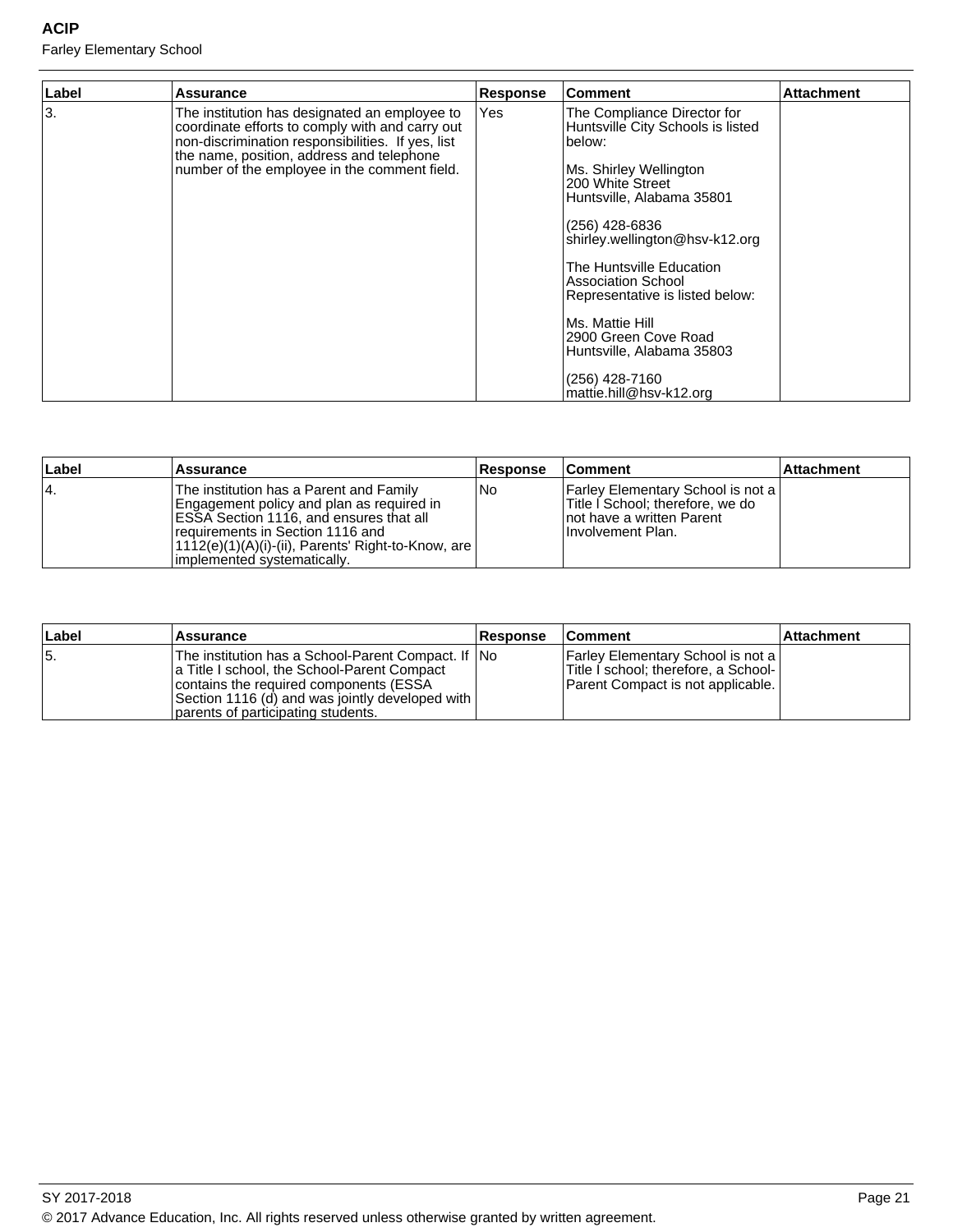# **2017\_2018 ACIP and Technology Goals**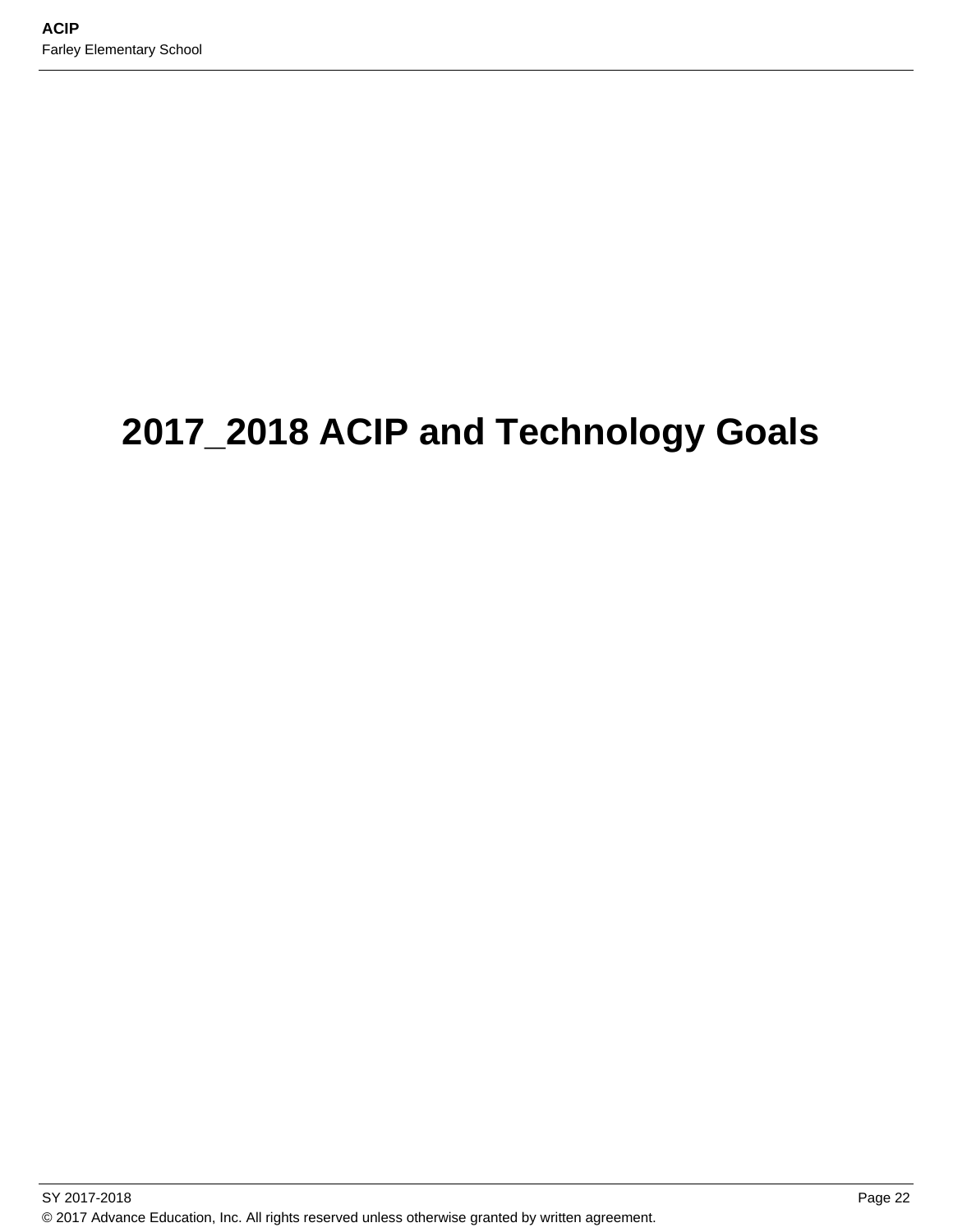# **Overview**

### **Plan Name**

2017\_2018 ACIP and Technology Goals

### **Plan Description**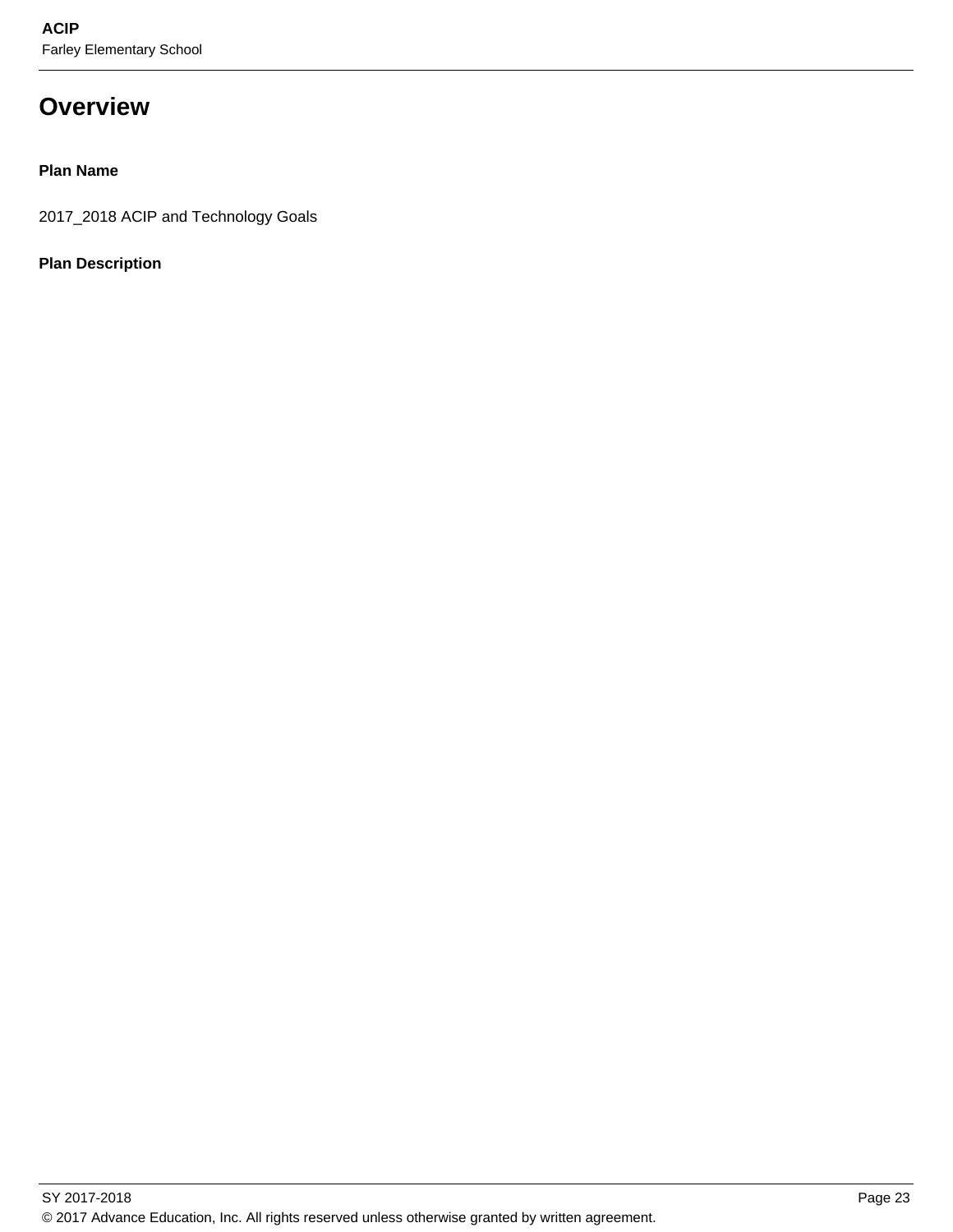# **Goals Summary**

**The following is a summary of the goals encompassed in this plan. The details for each goal are available in the next section.**

| $\#$            | <b>Goal Name</b>                                                                                                                                                                | Goal Details                                           | <b>Goal Type</b> | <b>Total Funding</b> |
|-----------------|---------------------------------------------------------------------------------------------------------------------------------------------------------------------------------|--------------------------------------------------------|------------------|----------------------|
| $\mathbf{1}$    | Farley teachers will participate in local and global<br>learning communities to explore creative<br>applications of technology to improve student<br>learning.                  | Objectives: 1<br>Strategies: 1<br>Activities: 2        | Organizational   | \$0                  |
| $ 2\rangle$     | All educators and students will have tools to access<br>a comprehensive viable infrastructure when and<br>where they need it.                                                   | Objectives: 1<br>Strategies: 1<br>Activities: 1        | Organizational   | \$0                  |
| 3               | Engage and Empower the Learner Through<br>Technology                                                                                                                            | Objectives: 1<br>Strategies: 1<br><b>Activities: 1</b> | Academic         | \$0                  |
| $\vert 4 \vert$ | All students will demonstrate an increase in<br>Reading proficiency.                                                                                                            | Objectives: 4<br>Strategies: 2<br>Activities: 3        | Academic         | \$0                  |
| $\overline{5}$  | All students will demonstrate an increase in Math<br>proficiency.                                                                                                               | Objectives: 4<br>Strategies: 2<br>Activities: 3        | Academic         | \$700                |
| 16              | To ensure that schools improve the school-to-<br>home/home-to-school engagement, the Huntsville<br>City Schools Program Indicator for Grades Pre-K -<br>Grade 8 for the 2017-18 | Objectives: 1<br>Strategies: 1<br>Activities: 1        | Organizational   | \$0                  |
| $\overline{7}$  | 100% of English Learners will increase their<br>English proficiency by equal intervals.                                                                                         | Objectives: 1<br>Strategies: 1<br>Activities: 1        | Academic         | \$0                  |
| 8               | Students will be able to interpret, gather, explain,<br>transfer, and identify information from models to<br>support scientific findings/facts.                                 | Objectives: 1<br>Strategies: 1<br>Activities: 1        | Academic         | \$0                  |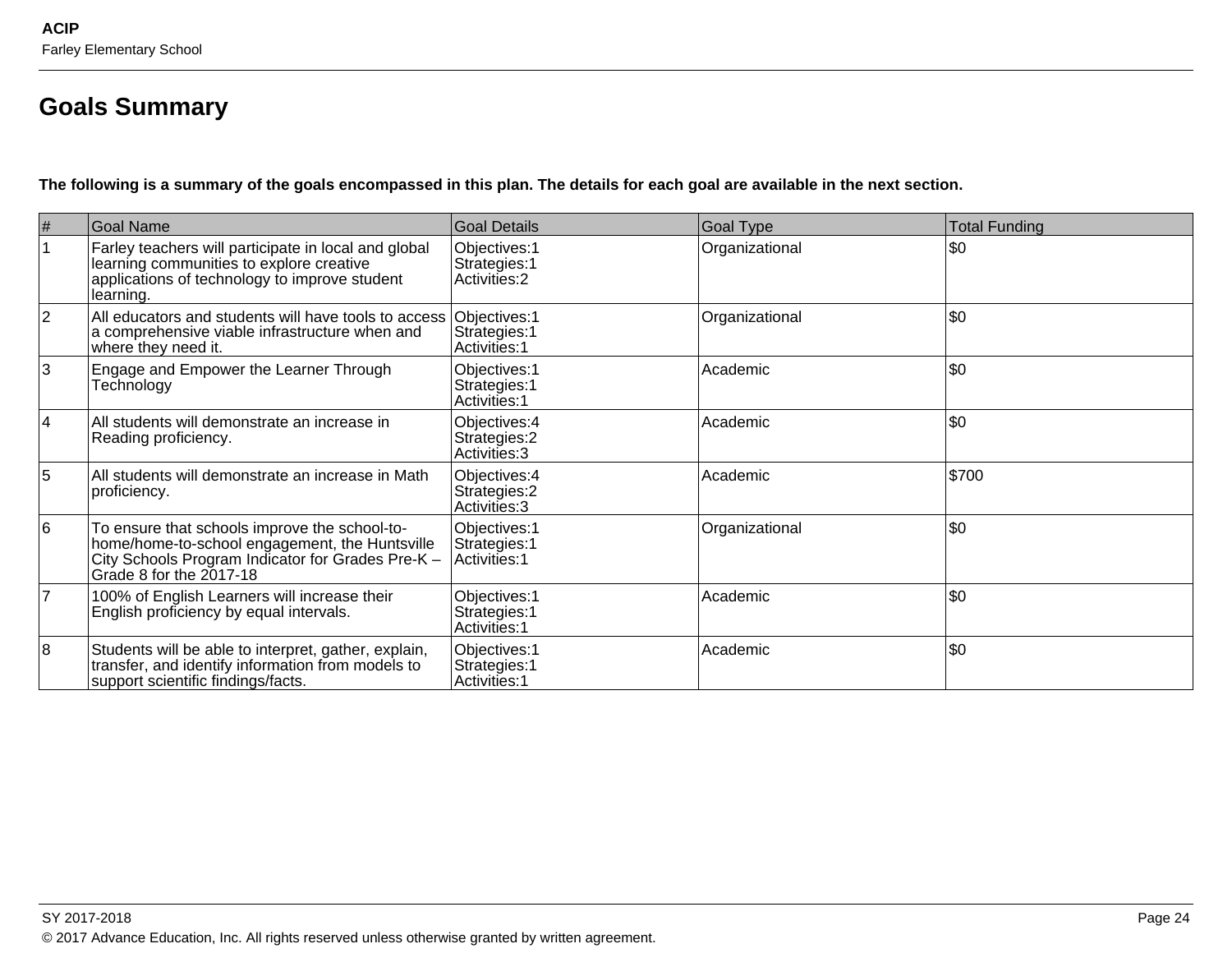# **Goal 1: Farley teachers will participate in local and global learning communities to explorecreative applications of technology to improve student learning.**

#### **Measurable Objective 1:**

collaborate to achieve a clear understanding of how applications and technology can improve the community as a whole while improving learning possibilities. by05/25/2018 as measured by student and teacher surveys as well as, administrative observations.

#### **Strategy 1:**

Applications and Technology - All teachers will create an Edmodo page for their class in order to keep parents informed of student progress, instruction, and otherclassroom activities.

Category:

Research Cited: Wilder, S. (2013). Effects of parental involvement on academic achievement: a meta-synthesis

| Activity - Pearson Realize Platform Training                                                                                                                            | Activity Type Begin Date |            | <b>End Date</b> | Resource<br><b>Assigned</b> | Source Of<br> Fundina     | <b>Staff</b><br><b>Responsible</b> |
|-------------------------------------------------------------------------------------------------------------------------------------------------------------------------|--------------------------|------------|-----------------|-----------------------------|---------------------------|------------------------------------|
| Train K - 5 grade teachers on how to use the Pearson Realize platform in<br>their classroom in order to deliver classroom instruction using the digital<br> curriculum. | Technology               | 08/01/2017 | 05/18/2018      | \$0                         | $ No$ Funding<br>Required | Principal and<br>Teachers          |

| <b>Status</b> | <b>Progress</b><br><b>Notes</b>                                      | <b>∣Created On</b> | <b>created By</b> |
|---------------|----------------------------------------------------------------------|--------------------|-------------------|
| Completed     | ∣ ∧ II                                                               | 2013               | . Liahtner        |
|               | il teachers have established an Edmodo account for their classrooms. | .October           | <b>Ravford</b>    |

| <b>Activity - Parental Workshops</b>                                                                                             | Activity Type Begin Date       |            | <b>End Date</b> | <b>Resource</b><br><b>Assigned</b> | Source Of<br>l Fundina        | <b>Staff</b><br><b>IResponsible</b>                 |
|----------------------------------------------------------------------------------------------------------------------------------|--------------------------------|------------|-----------------|------------------------------------|-------------------------------|-----------------------------------------------------|
| Host a parental workshop that gives parents an overview on how to<br>operate Edmodo and access the new Pearson Realize platform. | l Parent<br><b>Involvement</b> | 10/02/2017 | 05/18/2018      | 1\$0                               | No Funding<br><b>Required</b> | Principal,<br>Teachers,<br>land<br><b>Counselor</b> |

#### SY 2017-2018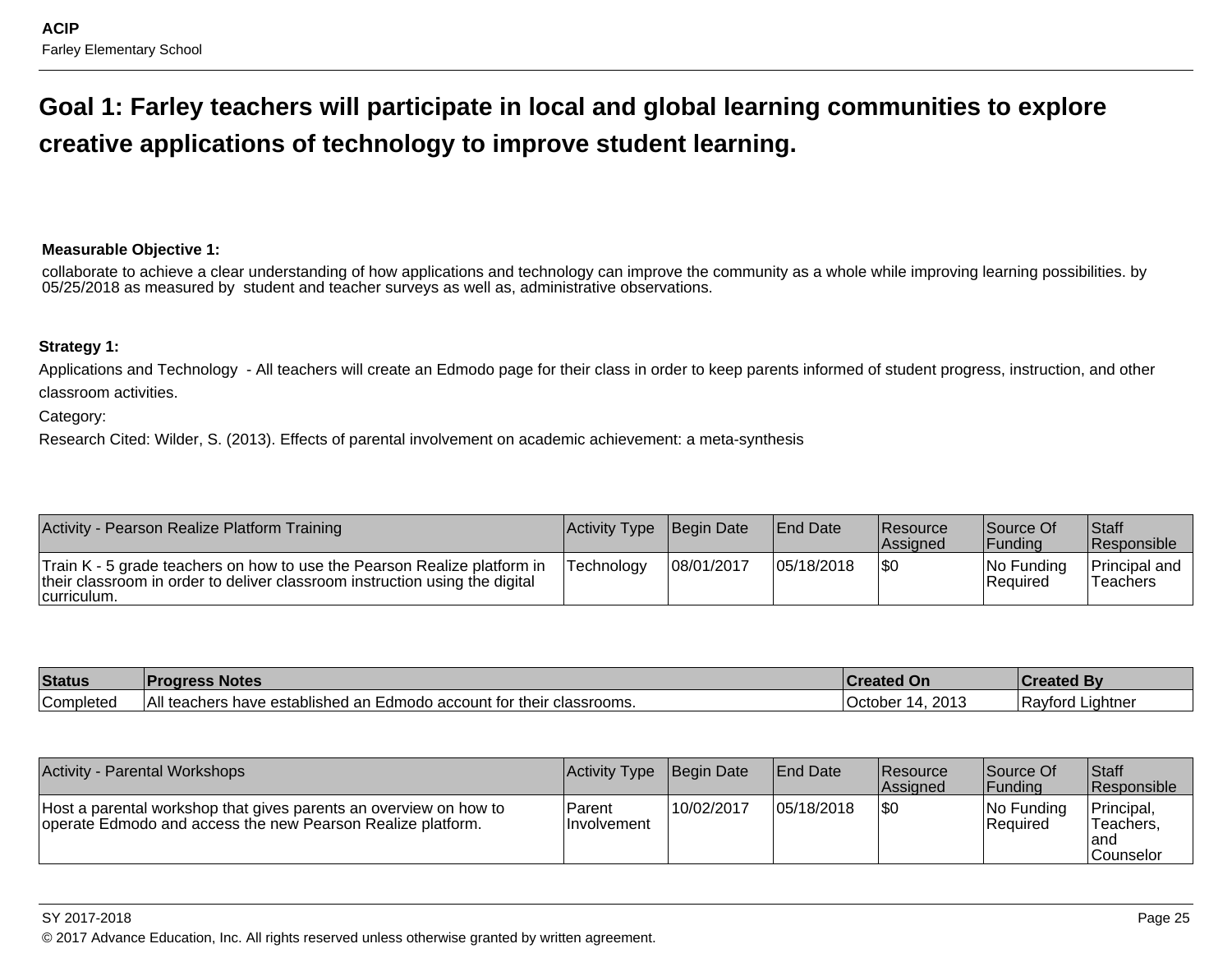# **Goal 2: All educators and students will have tools to access a comprehensive viableinfrastructure when and where they need it.**

#### **Measurable Objective 1:**

collaborate to develop procedures and implement a program to ensure students are responsible digital citizens. by 05/18/2018 as measured by Transform 2020 Plansurvey results for teachers and students..

#### **Strategy 1:**

Student Engagement Through Technology - All teachers will utilize technology to teach, remediate, and enrich students' engagement in instruction by requiring studentsto access technology to create, problem-solve, research and think critically.

#### Category:

Research Cited: Edwards, Mark A. (2013). The Six Key Drivers of Student Engagement from the book Every Child, Every Day: A Digital Conversion Model for StudentAchievement.

| Activity - Professional Development                                                                     | Activity Type Begin Date |            | <b>End Date</b> | Resource<br><b>Assigned</b> | Source Of<br> Funding   | <b>Staff</b><br><b>Responsible</b>                                 |
|---------------------------------------------------------------------------------------------------------|--------------------------|------------|-----------------|-----------------------------|-------------------------|--------------------------------------------------------------------|
| Train and expose teachers to Web 2.0 tools and other technology-based<br>programs that engage students. | Professional<br>Learning | 08/01/2017 | 05/18/2018      | 1\$0                        | No Funding<br> Reauired | Principal,<br><b>Classroom</b><br>Teachers.<br>land System<br>Tech |

# **Goal 3: Engage and Empower the Learner Through Technology**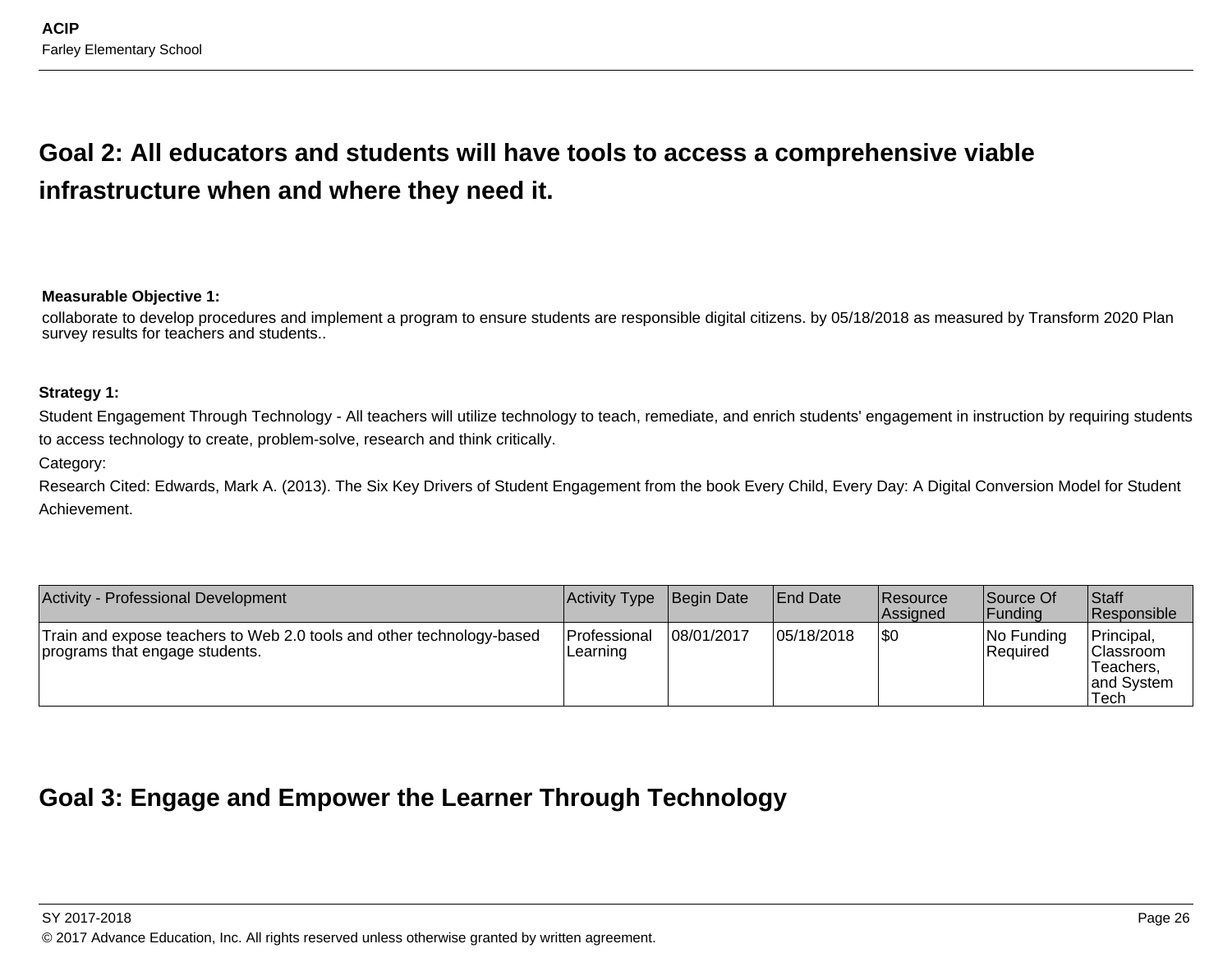#### **Measurable Objective 1:**

75% of Pre-K, Kindergarten, First, Second, Third, Fourth and Fifth grade Black or African-American, Asian, White, Economically Disadvantaged, Gifted and Talented, Hispanic or Latino, Students with Disabilities, English Learners, Two or More Races, American Indian or Alaska Native and Native Hawaiian or Other Pacific Islanderstudents will demonstrate a behavior that students will effectively and responsibly use standards-based digital media to learn and communicate real-world applications of concepts processes individually and collaborativeley. in Mathematics by 05/18/2018 as measured by Classroom and student observations.

#### **Strategy 1:**

Professional Development - Provide professional development opportunities for teachers to develop strategies that allow students to learn from fellow students throughthe use of various safe and appropriate collaborative applications as well as Internet-based educational social media.Category:

| Activity - Teacher Training on Web 2.0 Tools                                 | Activity Type            | Begin Date | <b>End Date</b> | <b>Resource</b><br><b>Assigned</b> | Source Of<br> Funding         | Staff<br>Responsible                                                |
|------------------------------------------------------------------------------|--------------------------|------------|-----------------|------------------------------------|-------------------------------|---------------------------------------------------------------------|
| Train teachers on various web 2.0 tools that enhances student<br>engagement. | Professional<br>Learning | 08/01/2017 | 05/18/2018      | 1\$0                               | No Funding<br><b>Required</b> | Principal,<br><b>Classroom</b><br>Teachers.<br>land Svstem<br>'Tech |

# **Goal 4: All students will demonstrate an increase in Reading proficiency.**

#### **Measurable Objective 1:**

A 10% increase of Third, Fourth and Fifth grade students will demonstrate a proficiency at or above benchmark in Reading by 05/24/2018 as measured bystandardized test issued by the State Department of Education..

#### **(shared) Strategy 1:**

Improve Reading Comprehension For All Students - All teachers will utilize the Close Reading Strategy during whole group and small group reading instruction.

#### SY 2017-2018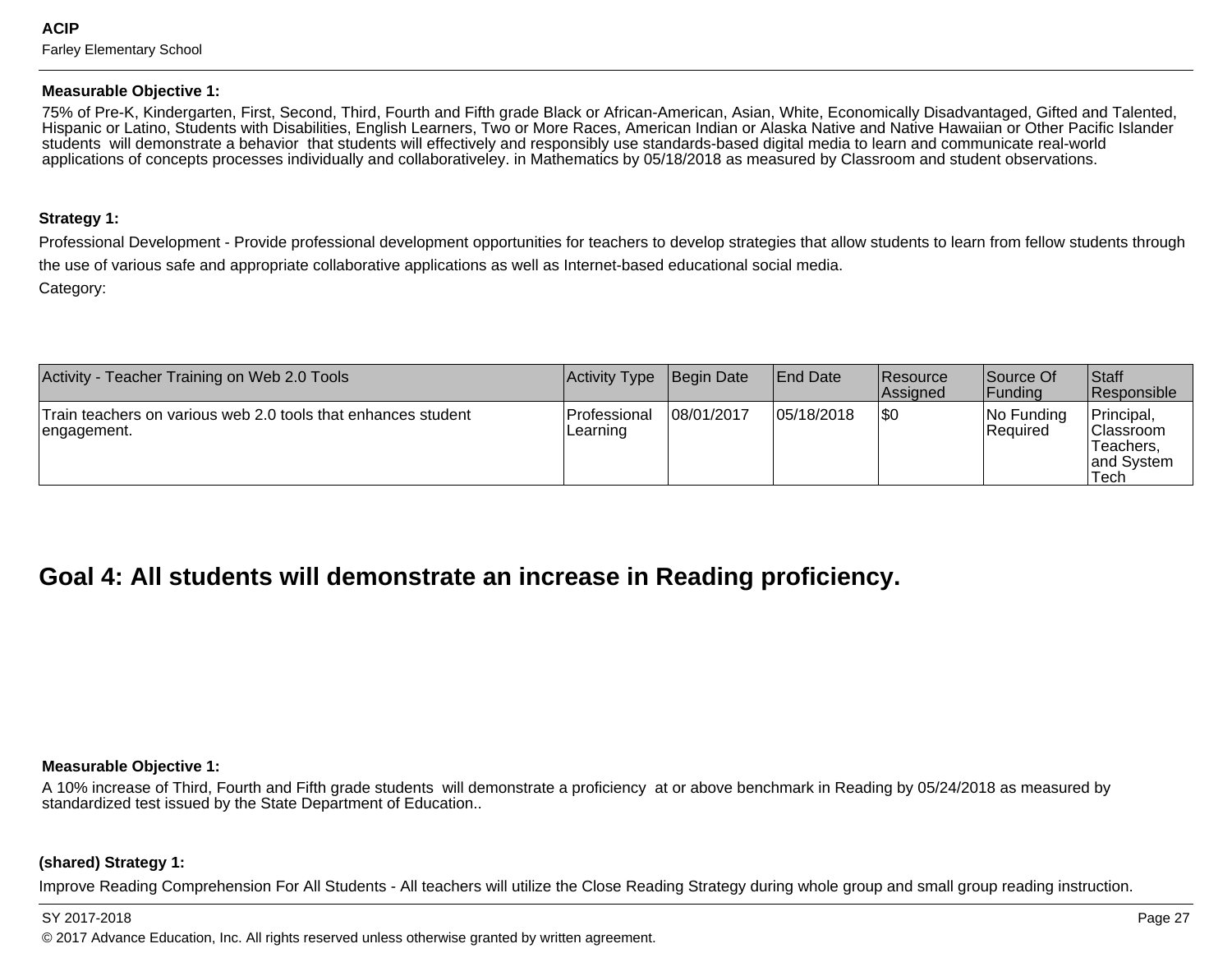#### Category:

Research Cited: ASCD, 2014 Rigor in the Classroom

| Activity - Close Reading Strategy                                                                               | Activity Type Begin Date        |            | <b>IEnd Date</b> | <b>Resource</b><br><b>Assigned</b> | Source Of<br> Fundina   | <b>Staff</b><br>Responsible   |
|-----------------------------------------------------------------------------------------------------------------|---------------------------------|------------|------------------|------------------------------------|-------------------------|-------------------------------|
| All classroom teachers will utilize close reading strategies during whole<br>group and small group instruction. | lAcademic<br>Support<br>Program | 08/02/2017 | 05/24/2018       | \$0                                | INo Fundina<br>Required | <b>Classroom</b><br>Iteachers |

| Activity - Goal Setting with STAR Progress Monitoring                                                                 | Activity Type Begin Date       |            | <b>End Date</b> | Resource<br><b>Assigned</b> | Source Of<br> Fundina | <b>Staff</b><br><b>Responsible</b> |
|-----------------------------------------------------------------------------------------------------------------------|--------------------------------|------------|-----------------|-----------------------------|-----------------------|------------------------------------|
| Teachers will establish goals for each student in STAR Reading and will<br>progress monitor student progress monthly. | Academic<br>Support<br>Program | 08/02/2017 | 05/24/2018      | 1\$C                        | District<br>Funding   | Teachers and<br>Principal          |

#### **Measurable Objective 2:**

A 10% increase of First and Second grade students will demonstrate a proficiency at or above benchmark in Reading by 05/24/2018 as measured by the Spring<br>STAR Reading Assessment.

#### **(shared) Strategy 1:**

Improve Reading Comprehension For All Students - All teachers will utilize the Close Reading Strategy during whole group and small group reading instruction.Category:

Research Cited: ASCD, 2014 Rigor in the Classroom

| Activity - Close Reading Strategy                                                                               | Activity Type Begin Date              |            | <b>IEnd Date</b> | Resource<br>lAssianed | Source Of<br>IFundina            | Staff<br><b>Responsible</b>          |
|-----------------------------------------------------------------------------------------------------------------|---------------------------------------|------------|------------------|-----------------------|----------------------------------|--------------------------------------|
| All classroom teachers will utilize close reading strategies during whole<br>group and small group instruction. | <b>Academic</b><br>Support<br>Program | 08/02/2017 | 05/24/2018       | I\$0                  | $ No$ Funding<br><b>Required</b> | <b>Classroom</b><br><b>Iteachers</b> |

#### SY 2017-2018

en and the set of the set of the set of the set of the set of the set of the set of the set of the set of the set of the set of the set of the set of the set of the set of the set of the set of the set of the set of the se © 2017 Advance Education, Inc. All rights reserved unless otherwise granted by written agreement.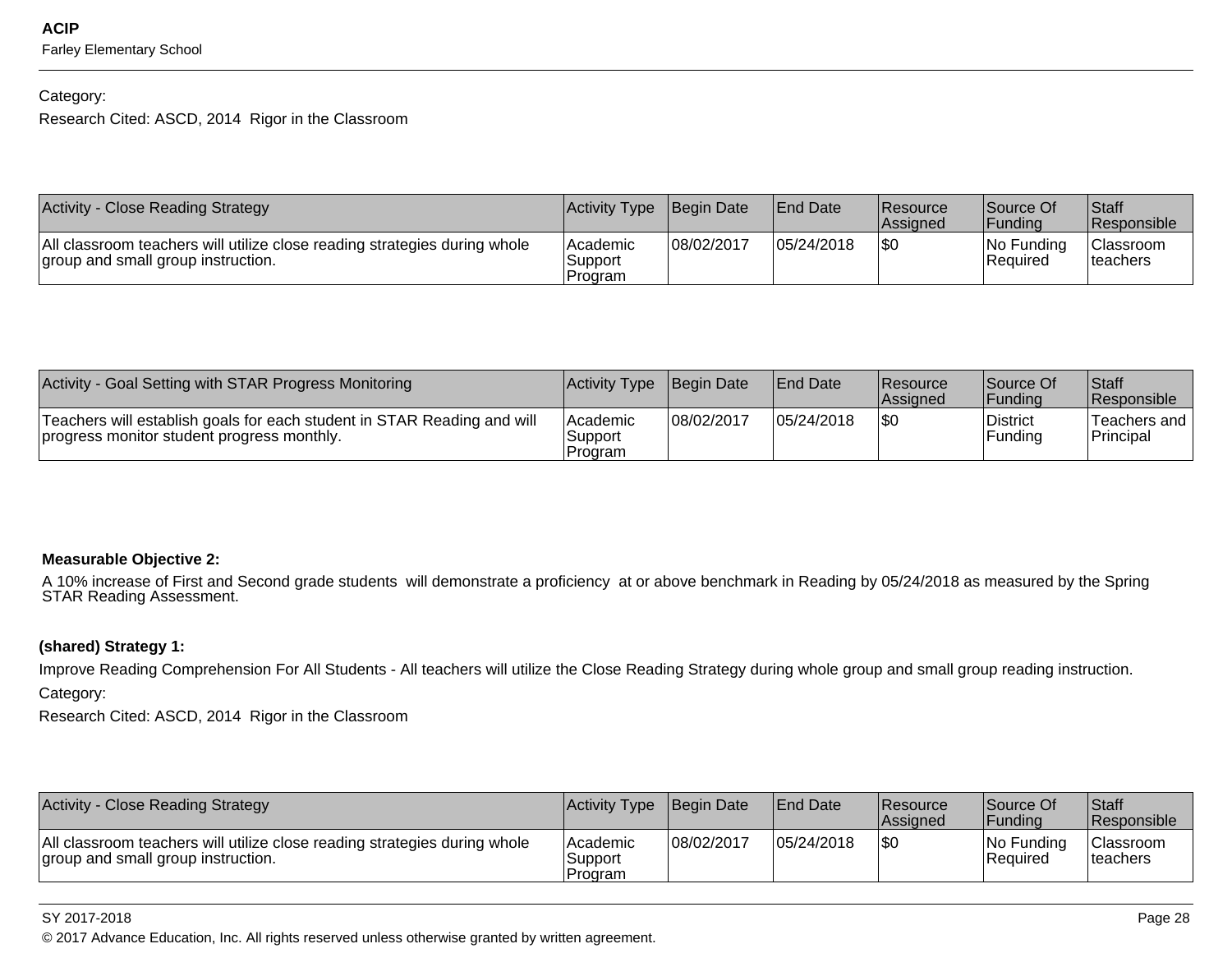| Activity - Goal Setting with STAR Progress Monitoring                                                                 | Activity Type Begin Date              |            | <b>IEnd Date</b> | <b>Resource</b><br><b>Assigned</b> | Source Of<br> Fundina      | <b>Staff</b><br>Responsible        |
|-----------------------------------------------------------------------------------------------------------------------|---------------------------------------|------------|------------------|------------------------------------|----------------------------|------------------------------------|
| Teachers will establish goals for each student in STAR Reading and will<br>progress monitor student progress monthly. | <b>Academic</b><br>Support<br>Program | 08/02/2017 | 05/24/2018       | 1\$0                               | District<br><b>Fundina</b> | Teachers and  <br><b>Principal</b> |

#### **Measurable Objective 3:**

A 10% increase of Pre-K and Kindergarten grade students will demonstrate a proficiency at or above benchmark in Reading by 05/24/2018 as measured by theSpring STAR Early Literacy Assessment.

#### **Strategy 1:**

Pre-Reading Skills - All teachers will model, demonstrate, utilize, and engage students in letter recognition, beginning and ending sounds, and decoding during whole group and small group instruction. Teachers will use OWLs or DIBELS to progress monitor students throughout the year.

Category:

Research Cited: Kosanovich, Marcia L. (2005). Kindergarten and First Grade Student Center Activities. Florida Center for Reading Research.

Schickedanz. J. (2003). Engaging preschool-ers in code

learning. In Literacy and young children, eds. D.

Barone & L. Morrow, 121–39. Newark, DE: International

Reading Association.

| Activity - Interactive Instruction                                                                                                                         | Activity Type Begin Date            |             | <b>End Date</b> | <b>Resource</b><br><b>Assigned</b> | Source Of<br><b>IFundina</b> | Staff<br><b>Responsible</b>            |
|------------------------------------------------------------------------------------------------------------------------------------------------------------|-------------------------------------|-------------|-----------------|------------------------------------|------------------------------|----------------------------------------|
| Teachers will utilize a variety of computer-based instruction programs as<br>well as direct teacher instruction that focus on modeling pre-reading skills. | <b>Direct</b><br><b>Instruction</b> | 108/04/2016 | 105/26/2017     | 1\$0                               | INo Funding<br>Required      | Pre-K and<br> Kindergarten<br>Teachers |

#### **Measurable Objective 4:**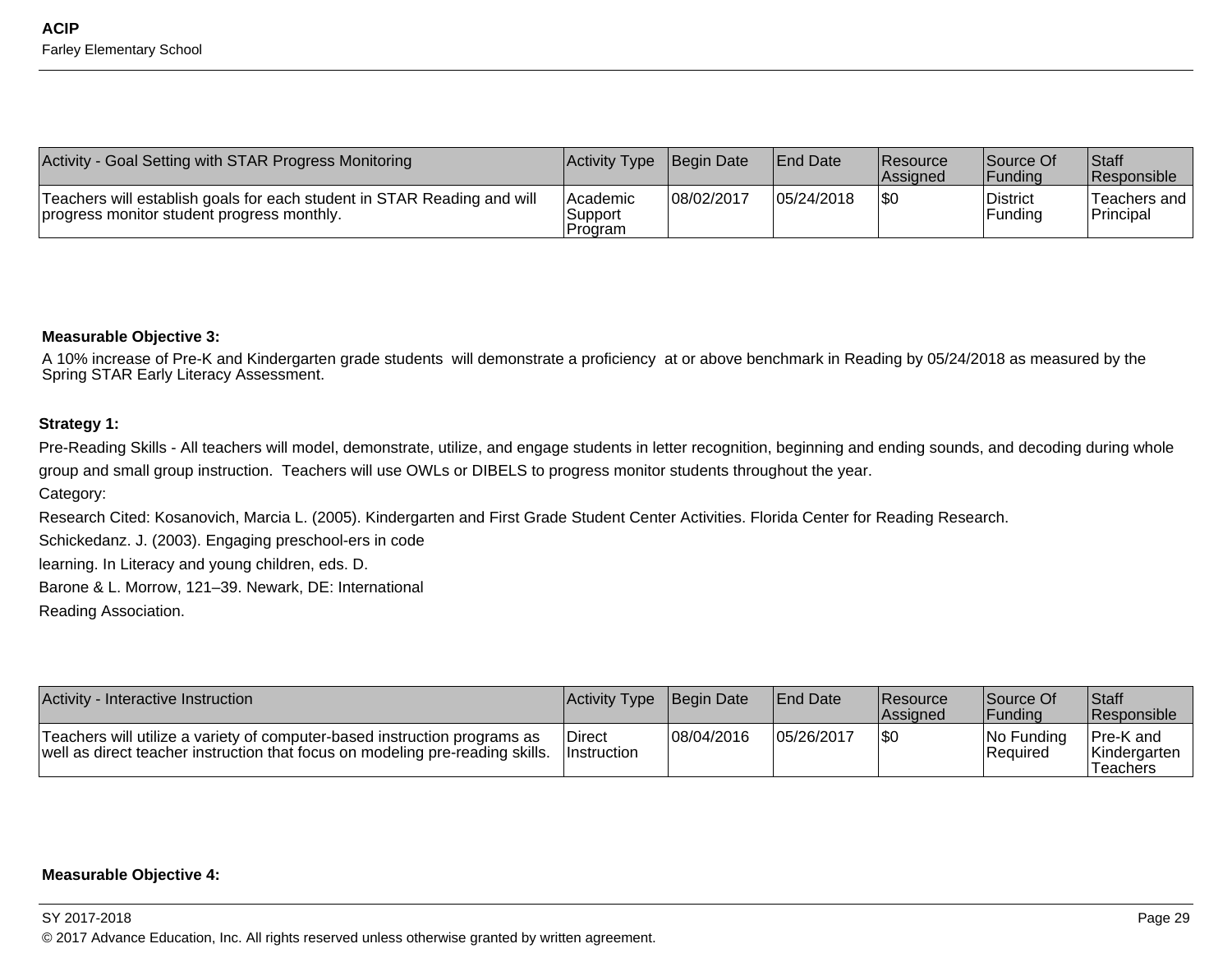A 5% increase of English Learners students will demonstrate a proficiency at or above benchmark in Reading by 05/24/2018 as measured by the State Department<br>of Education Assessment and/or Spring STAR Assessments and/or A

**(shared) Strategy 1:** 

Improve Reading Comprehension For All Students - All teachers will utilize the Close Reading Strategy during whole group and small group reading instruction.Category:

Research Cited: ASCD, 2014 Rigor in the Classroom

| Activity - Close Reading Strategy                                                                               | Activity Type Begin Date        |            | <b>End Date</b> | <b>Resource</b><br><b>Assigned</b> | Source Of<br> Fundina   | <b>Staff</b><br>Responsible                |
|-----------------------------------------------------------------------------------------------------------------|---------------------------------|------------|-----------------|------------------------------------|-------------------------|--------------------------------------------|
| All classroom teachers will utilize close reading strategies during whole<br>group and small group instruction. | lAcademic<br>Support<br>Program | 08/02/2017 | 05/24/2018      | 1\$0                               | No Funding<br> Reauired | <sup>1</sup> Classroom<br><b>Iteachers</b> |

| Activity - Goal Setting with STAR Progress Monitoring                                                                 | <b>Activity Type</b>             | Begin Date | <b>End Date</b> | <b>Resource</b><br><b>Assigned</b> | Source Of<br>lFundina | Staff<br>Responsible      |
|-----------------------------------------------------------------------------------------------------------------------|----------------------------------|------------|-----------------|------------------------------------|-----------------------|---------------------------|
| Teachers will establish goals for each student in STAR Reading and will<br>progress monitor student progress monthly. | l Academic<br>Support<br>Program | 08/02/2017 | 05/24/2018      |                                    | District<br> Funding  | Teachers and<br>Principal |

# **Goal 5: All students will demonstrate an increase in Math proficiency.**

#### **Measurable Objective 1:**

A 10% increase of Third, Fourth and Fifth grade students will demonstrate a proficiency at or above benchmark in Mathematics by 05/24/2018 as measured by the<br>State Department of Education Assessment.

#### SY 2017-2018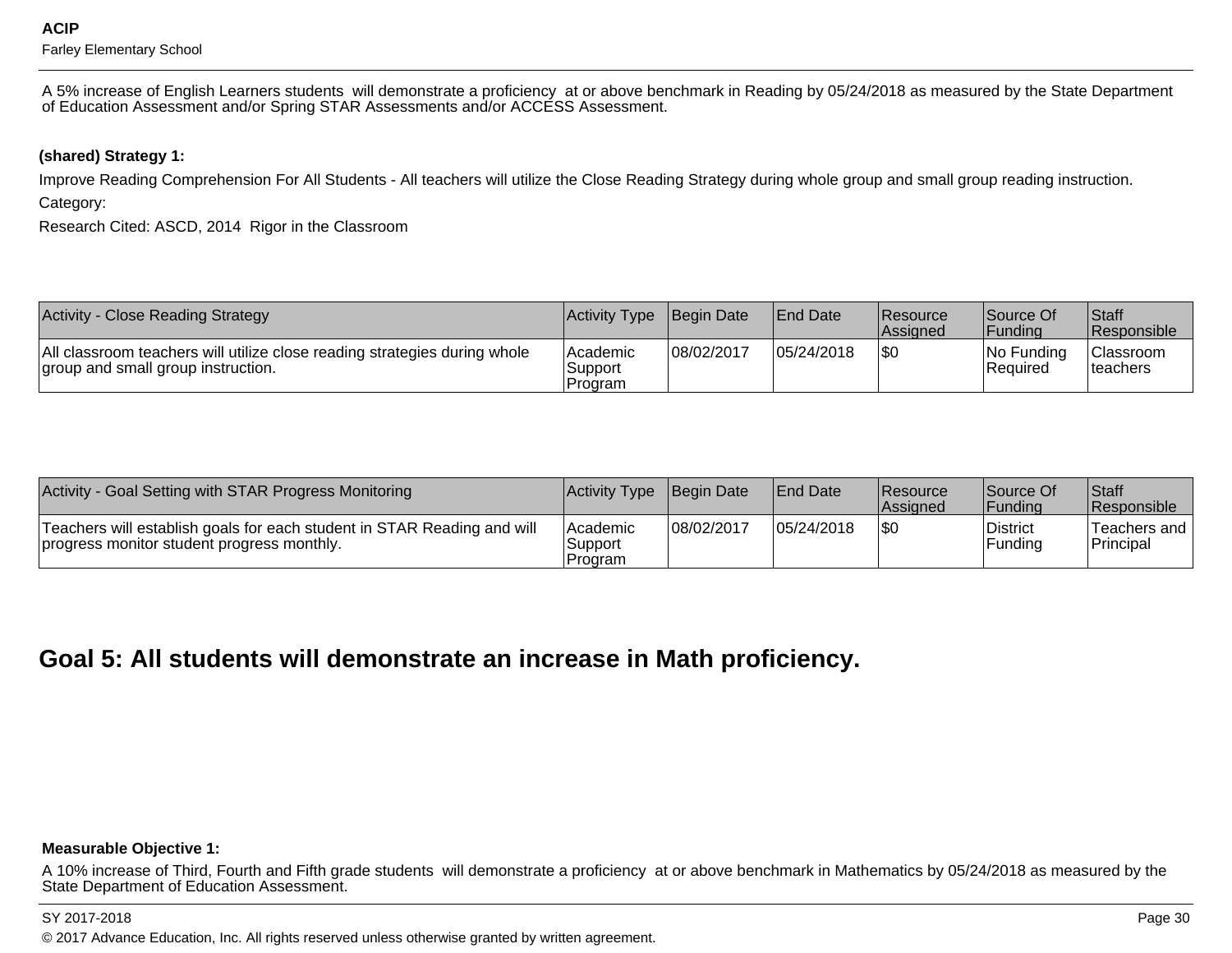#### **(shared) Strategy 1:**

Computer-Based Instruction - Teachers will use a variety of computer programs that will enable them to prescribe lessons based on each student's specific deficienciesand that are aligned to grade level standards.

Category:

Research Cited: Cheung, Alan C.K. (2013). The Effectiveness of Educational Technology Applications for Enhancing Mathematics Achievement in K-12 Classrooms: Ameta-analysis.

| Activity - ScootPad and Successmaker                                                             | Activity Type Begin Date |            | <b>IEnd Date</b> | <b>Resource</b><br><b>Assigned</b> | Source Of<br> Fundina | <b>Staff</b><br>Responsible |
|--------------------------------------------------------------------------------------------------|--------------------------|------------|------------------|------------------------------------|-----------------------|-----------------------------|
| An adaptive and personalized learning platform for Grades K-5 covering<br>Common Core Standards. | Technoloav               | 08/02/2017 | 05/24/2018       | \$200                              | District<br>Funding   | Teachers                    |

| <b>Activity - IXL and Successmaker</b>                                                          | <b>Activity Type</b> | Begin Date | <b>IEnd Date</b> | <b>IResource</b><br><b>Assigned</b> | Source Of<br><b>IFundina</b> | Staff<br><b>Responsible</b> |
|-------------------------------------------------------------------------------------------------|----------------------|------------|------------------|-------------------------------------|------------------------------|-----------------------------|
| A comprehensive K-12 practice site providing unlimited practice in math<br>concepts and skills. | Technology           | 08/02/2017 | 05/24/2018       | 5500                                | District<br>Funding          | 'Teachers                   |

#### **Measurable Objective 2:**

A 10% increase of First and Second grade students will demonstrate a proficiency at or above benchmark in Mathematics by 05/26/2017 as measured by STARSpring Math Assessment.

#### **(shared) Strategy 1:**

Computer-Based Instruction - Teachers will use a variety of computer programs that will enable them to prescribe lessons based on each student's specific deficienciesand that are aligned to grade level standards.

Category:

Research Cited: Cheung, Alan C.K. (2013). The Effectiveness of Educational Technology Applications for Enhancing Mathematics Achievement in K-12 Classrooms: Ameta-analysis.

#### SY 2017-2018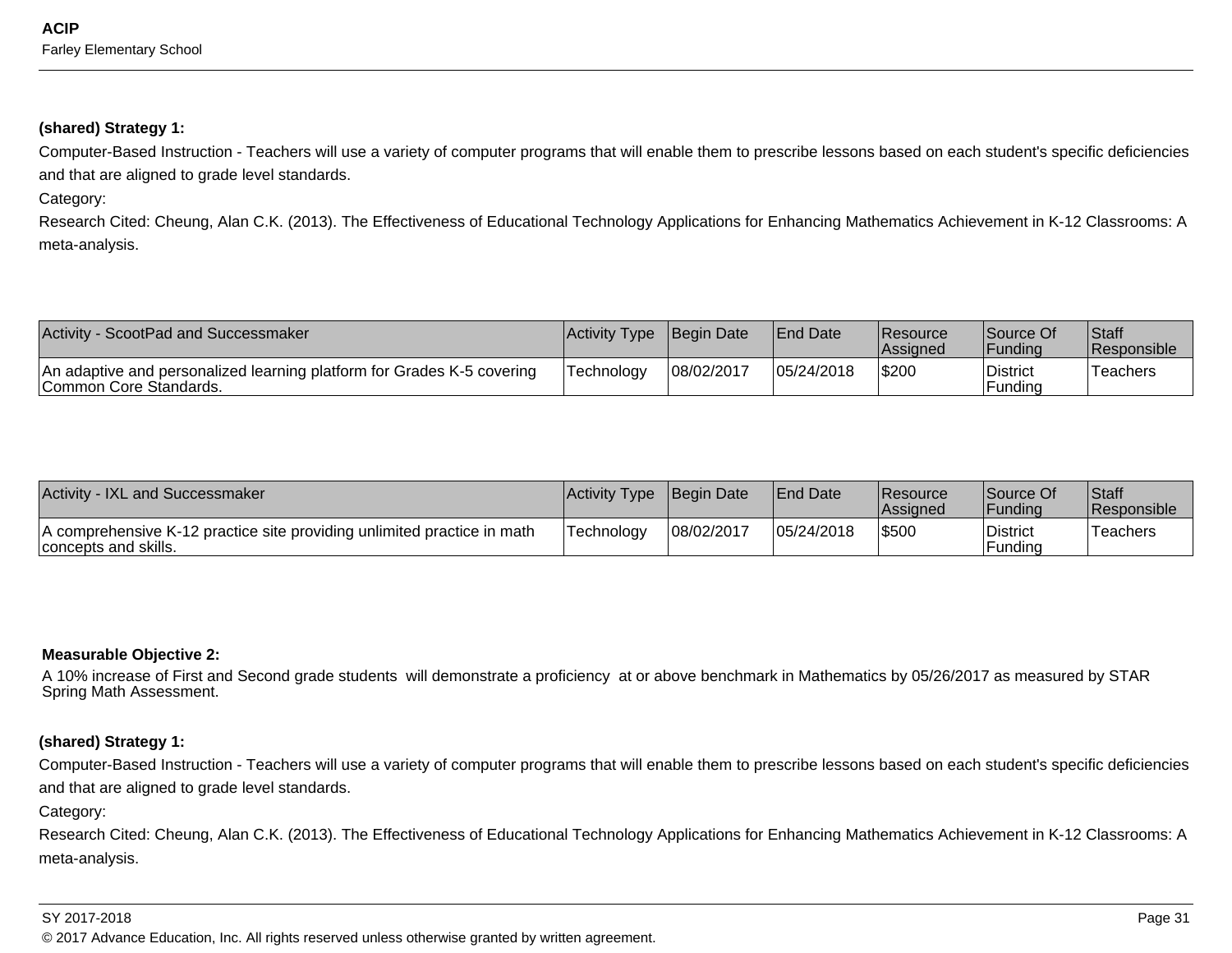| Activity - ScootPad and Successmaker                                                             | Activity Type Begin Date |            | <b>IEnd Date</b> | <b>Resource</b><br><b>Assigned</b> | Source Of<br><b>'Funding</b> | <b>Staff</b><br>Responsible |
|--------------------------------------------------------------------------------------------------|--------------------------|------------|------------------|------------------------------------|------------------------------|-----------------------------|
| An adaptive and personalized learning platform for Grades K-5 covering<br>Common Core Standards. | lTechnoloav              | 08/02/2017 | 05/24/2018       | \$200                              | <b>District</b><br>Fundina   | 'Teachers                   |

| <b>Activity - IXL and Successmaker</b>                                                          | Activity Type | <b>Begin Date</b> | <b>IEnd Date</b> | <b>Resource</b><br><b>Assigned</b> | Source Of<br><b>IFunding</b> | Staff<br><b>Responsible</b> |
|-------------------------------------------------------------------------------------------------|---------------|-------------------|------------------|------------------------------------|------------------------------|-----------------------------|
| A comprehensive K-12 practice site providing unlimited practice in math<br>concepts and skills. | Technoloav    | 08/02/2017        | 05/24/2018       | \$500                              | <b>District</b><br>Funding   | <sup>'</sup> Teachers       |

#### **Measurable Objective 3:**

A 10% increase of Pre-K and Kindergarten grade students will demonstrate a proficiency at or above benchmark in Mathematics by 05/26/2017 as measured by<br>STAR Early Literacy Spring Assessment.

#### **Strategy 1:**

Beginning Math Skills - All teachers will model, demonstrate, utilize, and engage students in number recognition, one-to-one correspondence, comparing numbers,ordering whole numbers, and basic addition and subtraction. Teachers will use OWLs or STAR Early Literacy.

Category: Develop/Implement Research Based Best Practices for Continuous Improvement

Research Cited: National Research Council. (2009). Mathematics learning in early childhood: Paths toward excellence and equity. Committee on Early Childhood Mathematics. C.T. Cross, T.A. Woods, and H. Schweingruber (Eds.). Center for Education, Division of Behavioral and Social Sciences and Education. Washington, DC:The National Academies Press.

| Activity - Interactive Instruction                                                                                                                                | Activity Type Begin Date     |            | <b>IEnd Date</b> | Resource<br><b>Assigned</b> | Source Of<br> Fundina     | Staff<br><b>Responsible</b>                  |
|-------------------------------------------------------------------------------------------------------------------------------------------------------------------|------------------------------|------------|------------------|-----------------------------|---------------------------|----------------------------------------------|
| Teachers will utilize a variety of computer-based instruction programs as<br>well as direct teacher instruction that focus on modeling beginning math<br>Iskills. | Direct<br><i>Instruction</i> | 08/04/2016 | 05/26/2017       | I\$0                        | $ No$ Funding<br>Required | <b>Pre-K</b> and<br>Kindergarten<br>Teachers |

SY 2017-2018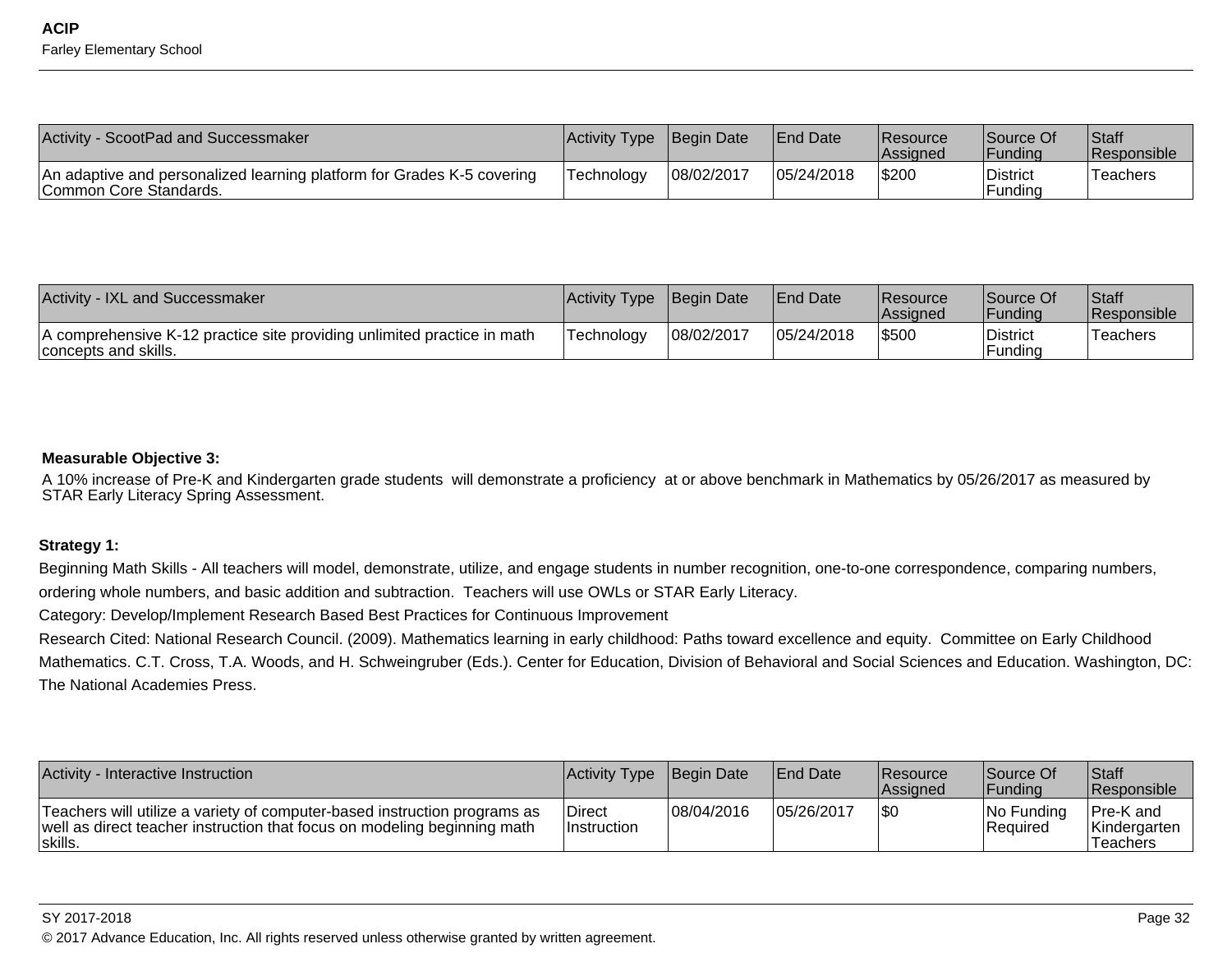#### **Measurable Objective 4:**

A 5% increase of English Learners students will demonstrate a proficiency at or above benchmark in Mathematics by 05/26/2017 as measured by ACT Apire and/orSpring STAR Assessments and/or ACCESS Assessment.

#### **(shared) Strategy 1:**

Computer-Based Instruction - Teachers will use a variety of computer programs that will enable them to prescribe lessons based on each student's specific deficienciesand that are aligned to grade level standards.

Category:

Research Cited: Cheung, Alan C.K. (2013). The Effectiveness of Educational Technology Applications for Enhancing Mathematics Achievement in K-12 Classrooms: Ameta-analysis.

| Activity - ScootPad and Successmaker                                                              | <b>Activity Type</b> | Begin Date | <b>IEnd Date</b> | <b>IResource</b><br><b>Assigned</b> | Source Of<br>IFundina      | Staff<br><b>Responsible</b> |
|---------------------------------------------------------------------------------------------------|----------------------|------------|------------------|-------------------------------------|----------------------------|-----------------------------|
| An adaptive and personalized learning platform for Grades K-5 covering<br>ICommon Core Standards. | Technology           | 08/02/2017 | 05/24/2018       | \$200                               | <b>District</b><br>Fundina | `Teachers                   |

| <b>Activity - IXL and Successmaker</b>                                                          | Activity Type | <b>Begin Date</b> | <b>IEnd Date</b> | <b>Resource</b><br><b>Assigned</b> | Source Of<br><b>IFundina</b> | Staff<br><b>Responsible</b> |
|-------------------------------------------------------------------------------------------------|---------------|-------------------|------------------|------------------------------------|------------------------------|-----------------------------|
| A comprehensive K-12 practice site providing unlimited practice in math<br>concepts and skills. | Technoloav    | 08/02/2017        | 05/24/2018       | \$500                              | <b>District</b><br>Fundina   | 'Teachers                   |

**Goal 6: To ensure that schools improve the school-to-home/home-to-school engagement, theHuntsville City Schools Program Indicator for Grades Pre-K – Grade 8 for the 2017-18**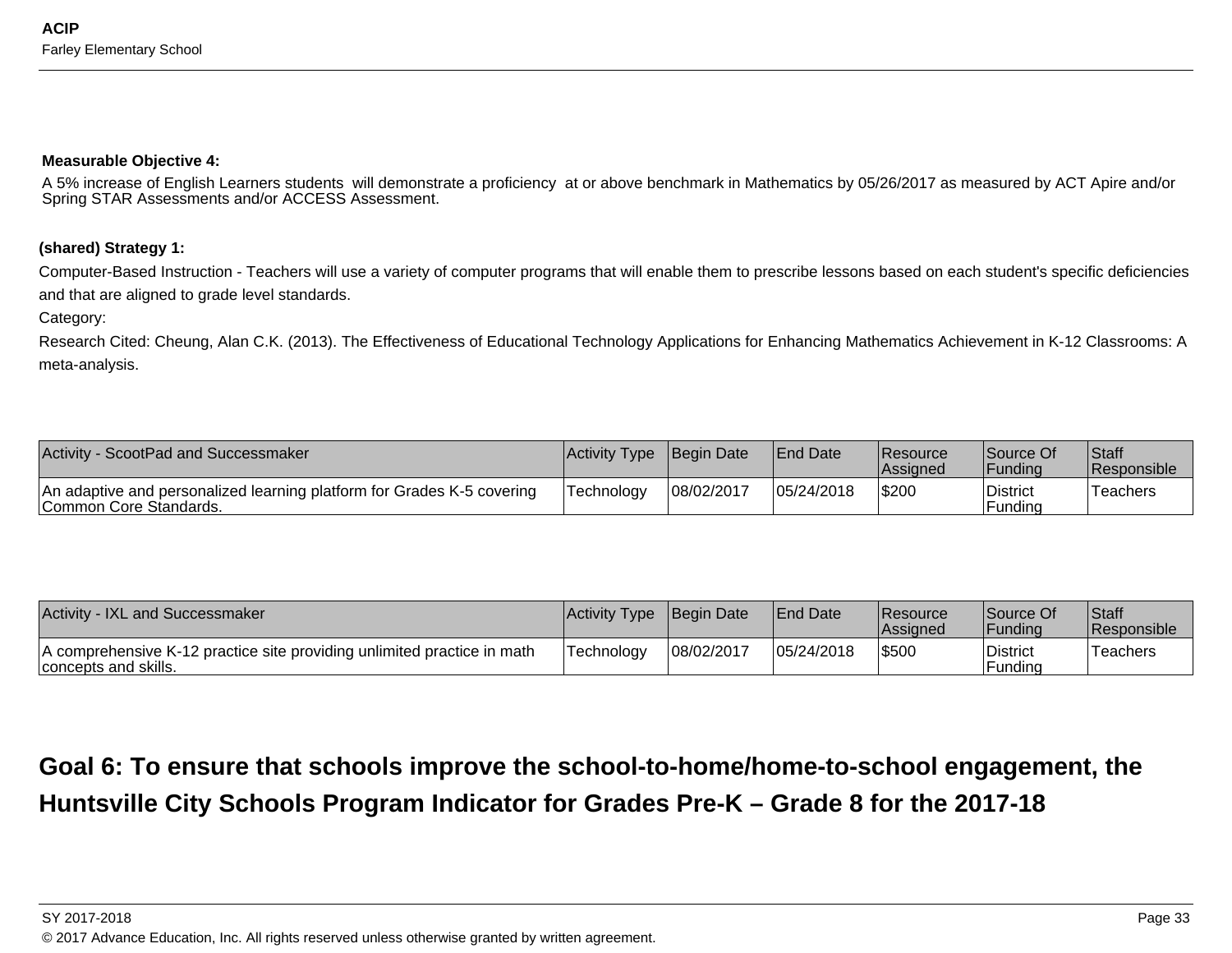**ACIP**Farley Elementary School

#### **Measurable Objective 1:**

demonstrate a behavior to improve the school-to-home/home-to-school engagement for 2017-18 by 05/25/2018 as measured by completing the bi-weeklycommunication and the quarterly principal meetings with stakeholders.

#### **Strategy 1:**

school-to-home/home-to-school engaagement - To ensure that schools improve the school-to-home/home-to-school engagement, the Huntsville City Schools ProgramIndicator for Grades Pre-K – Grade 8 for the 2017-18 school year will be the following:

1. Each school principal will provide a bi-weekly newsletter/communication to stakeholders (staff, students, parents, and others who have a vested interest in theschool).

a. Information disseminated to all stakeholders will use a method and format(s) that is coherent and appropriate to specific stakeholder groups.

2. Principals will meet with stakeholders quarterly (once each nine weeks) to improve school-to-home/home-to-school engagement.

a. First 9 Weeks – Evening Event – Teachers will hold an Open House for all Parents/Guardians/Stakeholders. This will not be a PTA sponsored event.

b. Second 9 Weeks – Day Event – Principal and staff will hold a lunch and/or breakfast (Chat and Chew, Lunch and Learn, Coffee and Conversation, etc.) to discuss information and school events to all stakeholders.

c. Third 9 Weeks – Afternoon/Evening Event – Student led conferences will take place with the assistance of the teachers.

d. Fourth 9 Weeks – Day Event – Principal and staff will hold a lunch and/or breakfast (Chat and Chew, Lunch and Learn, Coffee and Conversation, etc.) to discuss information and school events to all stakeholders.

• These events will be published by robo calls, email, social media, website, etc. using a method and format(s) that is coherent and appropriate to specific stakeholder groups.

Category: Develop/Implement Student and School Culture Program

 Research Cited: The process used to engage stakeholders in the development of the institution's parent engagement or student engagement/involvement plan involved allowing principals and stakeholders to review the indicators and offer input. Parents were contacted via surveys regarding specific stakeholder topics: preparation andaccess to advanced (AP, Honors) classes, M2M transfers, AdvancEd accreditation climate issues, and the effectiveness of school communication. These responseswere reviewed and used to develop the school-to-home/home-to-school engagement plan. Additionally, parent participation was solicited on a system level for anadvisory committee of curriculum and instruction.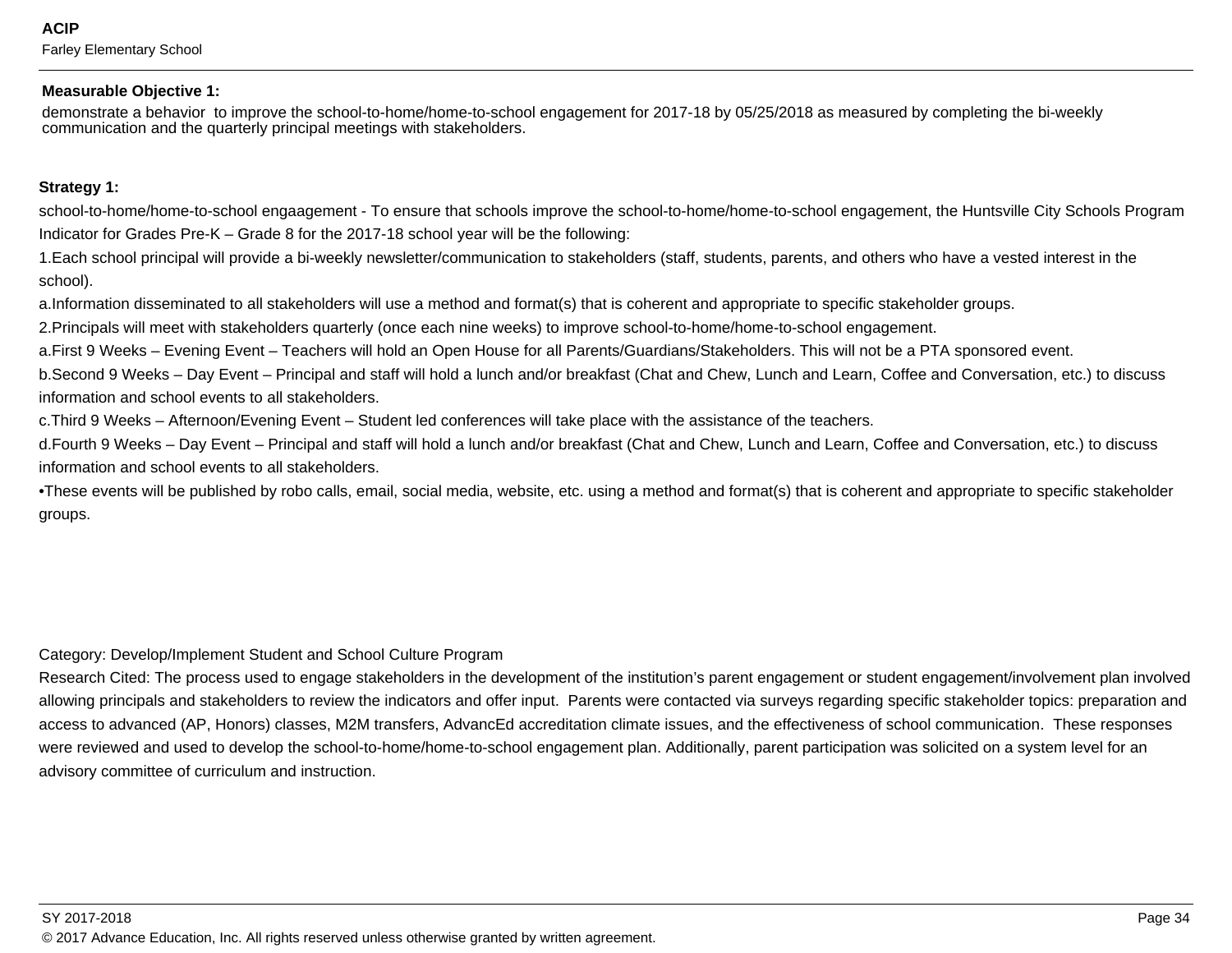**ACIP**

Farley Elementary School

| Activity - Quarterly engagement meetings                                                                                                                                                                                                                                                                                                                                                                                                                                                                                                                                                                                                                                                                                                                                                                                                                                                                                                                 | <b>Activity Type</b>    | Begin Date  | <b>End Date</b> | <b>Resource</b><br>Assigned | Source Of<br>Funding   | Staff<br>Responsible                 |
|----------------------------------------------------------------------------------------------------------------------------------------------------------------------------------------------------------------------------------------------------------------------------------------------------------------------------------------------------------------------------------------------------------------------------------------------------------------------------------------------------------------------------------------------------------------------------------------------------------------------------------------------------------------------------------------------------------------------------------------------------------------------------------------------------------------------------------------------------------------------------------------------------------------------------------------------------------|-------------------------|-------------|-----------------|-----------------------------|------------------------|--------------------------------------|
| a. First 9 Weeks – Evening Event – Teachers will hold an Open House for<br>all Parents/Guardians/Stakeholders. This will not be a PTA sponsored<br>Tevent.<br>b. Second 9 Weeks – Day Event – Principal and staff will hold a lunch<br>and/or breakfast (Chat and Chew, Lunch and Learn, Coffee and<br>Conversation, etc.) to discuss information and school events to all<br>stakeholders.<br> c. Third 9 Weeks – Afternoon/Evening Event – Student led conferences will<br>take place with the assistance of the teachers.<br>d. Fourth 9 Weeks – Day Event – Principal and staff will hold a lunch and/or<br>breakfast (Chat and Chew, Lunch and Learn, Coffee and Conversation,<br>etc.) to discuss information and school events to all stakeholders.<br>• These events will be published by robo calls, email, social media, website,<br>$ $ etc. using a method and format(s) that is coherent and appropriate to<br>specific stakeholder groups. | Community<br>Engagement | 108/02/2017 | 105/25/2018     | 1\$0                        | No Funding<br>Required | LEA and<br>faculty of the<br> school |

# **Goal 7: 100% of English Learners will increase their English proficiency by equal intervals.**

#### **Measurable Objective 1:**

100% of English Learners students will demonstrate a proficiency of 1 point each ELL year in Reading by 05/24/2018 as measured by ACCESS for ELL 2.0.

#### **Strategy 1:**

Imagine Learning - Teachers will utilize Imagine Learning to differentiation instruction for their ELL students in an effort to master College and Career ReadinessStandards.

Category: Develop/Implement College and Career Ready Standards

Research Cited: Imagine Learning is a research based first language supported and data driven program used to support College and Career Readiness standards.

| Activity - Small Group Instruction                                                                                                 | Activity Type Begin Date        |            | <b>IEnd Date</b> | <b>Resource</b><br><b>Assigned</b> | Source Of<br><b>Funding</b> | <b>Staff</b><br><b>Responsible</b> |
|------------------------------------------------------------------------------------------------------------------------------------|---------------------------------|------------|------------------|------------------------------------|-----------------------------|------------------------------------|
| Students will utilize Imagine Learning in a small group setting to support<br>standards aligned with College and Career Readiness. | lAcademic<br>Support<br>Program | 08/02/2017 | 05/24/2018       | \$0                                | No Funding<br>Required      | <b>Classroom</b><br>Teachers       |

#### SY 2017-2018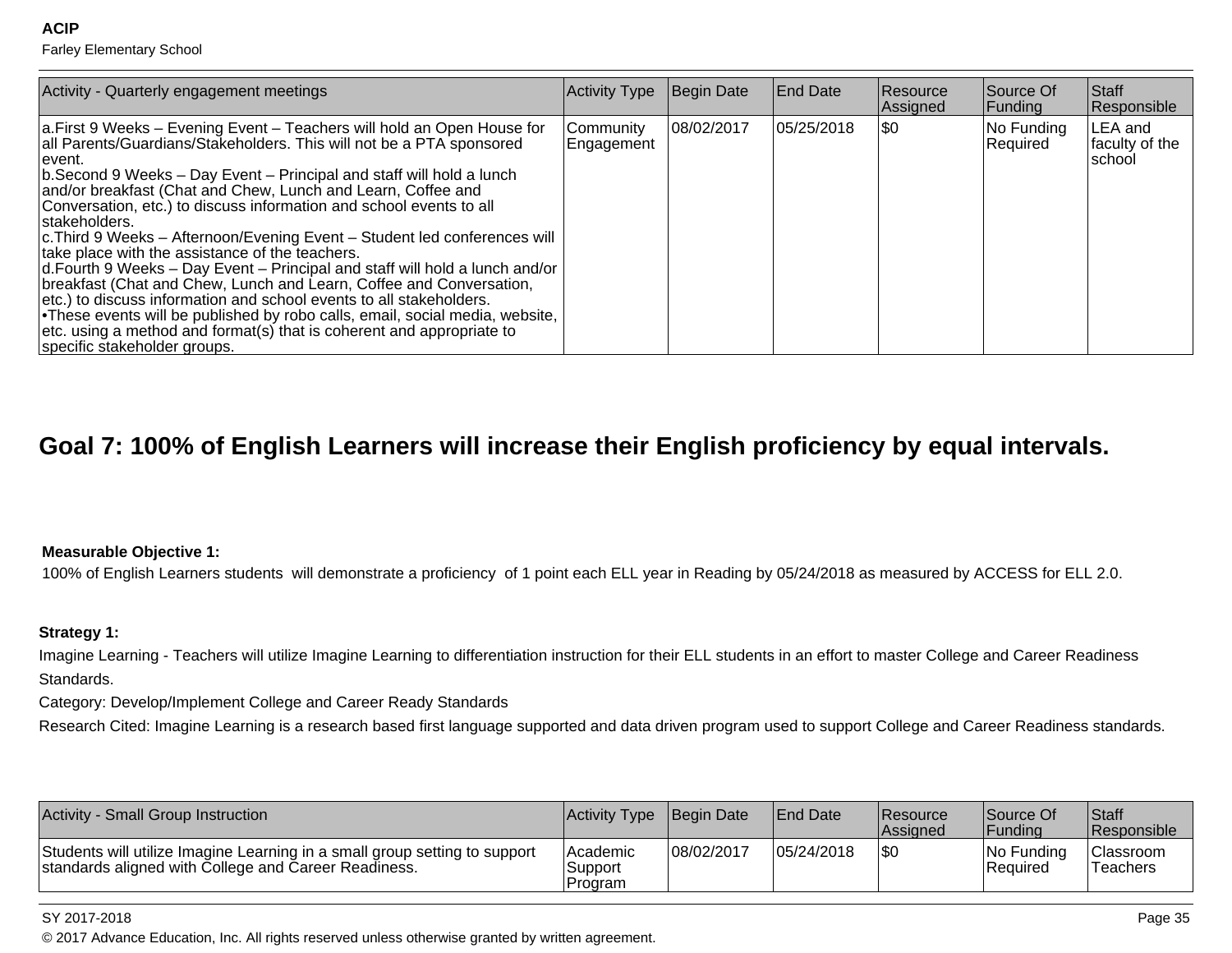**Goal 8: Students will be able to interpret, gather, explain, transfer, and identify information frommodels to support scientific findings/facts.**

#### **Measurable Objective 1:**

80% of All Students will increase student growth by utilizing AMSTI kits in Science by 05/24/2018 as measured by increased proficiency on the SCANTRON and the State Department of Education Assessment.

#### **Strategy 1:**

Whole Group Instruction - Science teachers will utilize AMSTI kits to support classroom instruction and to obtain mastery of College and Career Readiness Standards. Category: Develop/Implement College and Career Ready Standards

Research Cited: AMSTI is research-based and incorporates best practices for math and science teaching. The initiative provides three basic services: professional development, equipment and materials, and on-site support.

| Activity - Whole Group Instruction                                                                                                                                                | <b>Activity Type Begin Date</b> |            | <b>End Date</b> | <b>Resource</b><br><b>Assigned</b> | Source Of<br>IFundina          | <b>Staff</b><br>Responsible |
|-----------------------------------------------------------------------------------------------------------------------------------------------------------------------------------|---------------------------------|------------|-----------------|------------------------------------|--------------------------------|-----------------------------|
| AMSTI kits will be utilized in the classroom to support student achievement Academic<br>In Science. Also, students will engage in hands-on activities to support<br>linstruction. | Support<br>Program              | 08/02/2017 | 05/24/2018      | \$0                                | INo Fundina<br><b>Required</b> | Science<br>Teachers         |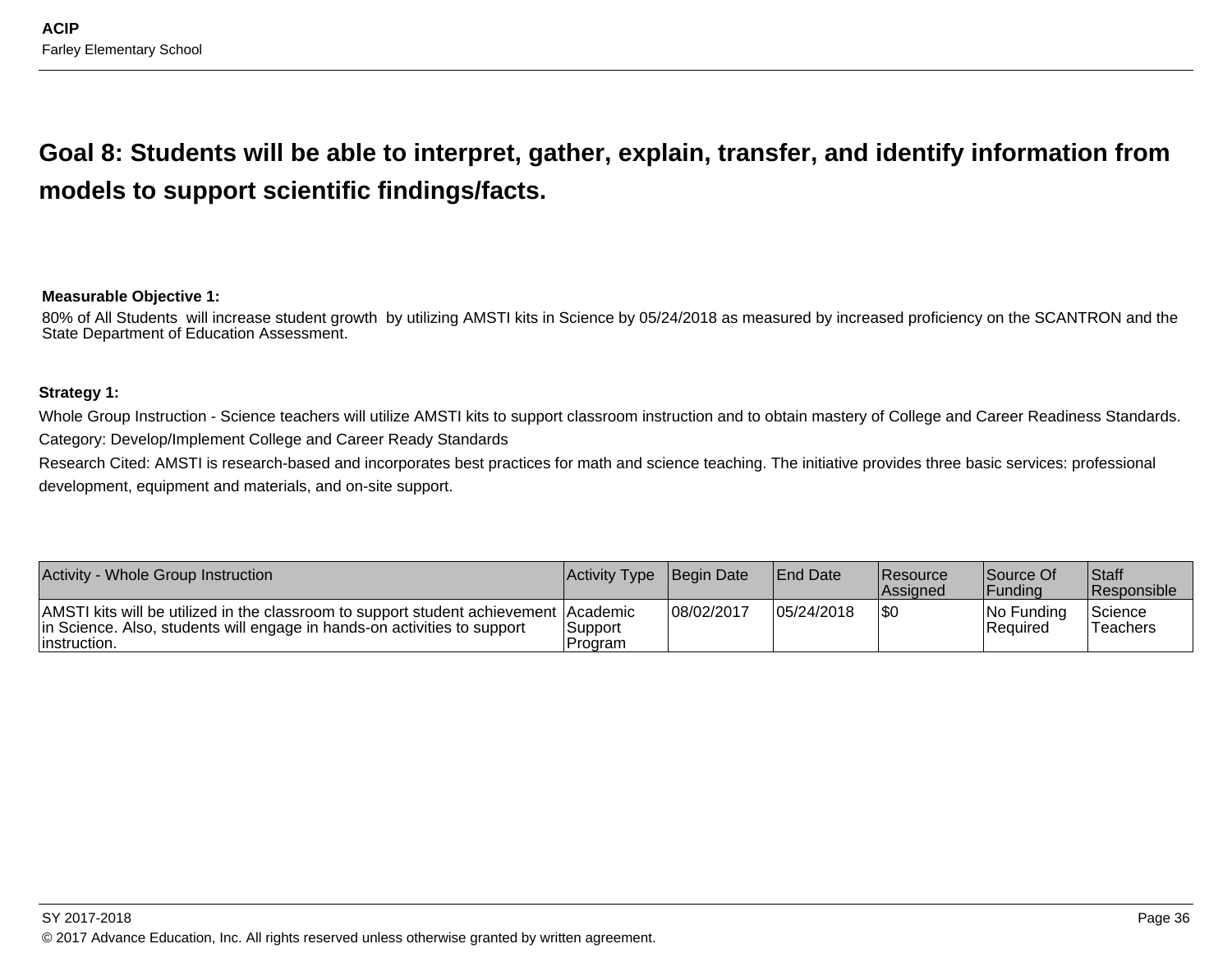# **Activity Summary by Funding Source**

#### **Below is a breakdown of your activities by funding source**

#### **No Funding Required**

| <b>Activity Name</b>                 | <b>Activity Description</b>                                                                                                                                             | <b>Activity Type</b>           | <b>Begin Date</b> | <b>End Date</b> | Resource<br>Assigned | <b>S</b> taff<br>Responsible                               |
|--------------------------------------|-------------------------------------------------------------------------------------------------------------------------------------------------------------------------|--------------------------------|-------------------|-----------------|----------------------|------------------------------------------------------------|
| Interactive Instruction              | Teachers will utilize a variety of computer-based instruction<br>programs as well as direct teacher instruction that focus on<br>modeling beginning math skills.        | <b>Direct</b><br>Instruction   | 08/04/2016        | 05/26/2017      | \$0                  | Pre-K and<br>Kindergarten<br>Teachers                      |
| Parental Workshops                   | Host a parental workshop that gives parents an overview on Parent<br>how to operate Edmodo and access the new Pearson<br>Realize platform.                              | Involvement                    | 10/02/2017        | 05/18/2018      | \$0                  | Principal,<br>Teachers.<br>land<br>Counselor               |
| Professional Development             | Train and expose teachers to Web 2.0 tools and other<br>technology-based programs that engage students.                                                                 | Professional<br>Learning       | 08/01/2017        | 05/18/2018      | \$0                  | Principal,<br>Classroom<br>Teachers,<br>and System<br>Tech |
| Whole Group Instruction              | AMSTI kits will be utilized in the classroom to support<br>student achievement in Science. Also, students will engage<br>in hands-on activities to support instruction. | Academic<br>Support<br>Program | 08/02/2017        | 05/24/2018      | \$0                  | Science<br><b>Teachers</b>                                 |
| Tools                                | Teacher Training on Web 2.0 Train teachers on various web 2.0 tools that enhances<br>student engagement.                                                                | Professional<br>Learning       | 08/01/2017        | 05/18/2018      | l\$0                 | Principal,<br>Classroom<br>Teachers,<br>and System<br>Tech |
| <b>Small Group Instruction</b>       | Students will utilize Imagine Learning in a small group<br>setting to support standards aligned with College and<br>Career Readiness.                                   | Academic<br>Support<br>Program | 08/02/2017        | 05/24/2018      | \$0                  | <b>Classroom</b><br><b>Teachers</b>                        |
| Pearson Realize Platform<br>Training | Train K - 5 grade teachers on how to use the Pearson<br>Realize platform in their classroom in order to deliver<br>classroom instruction using the digital curriculum.  | Technology                     | 08/01/2017        | 05/18/2018      | \$0                  | Principal and<br>Teachers                                  |